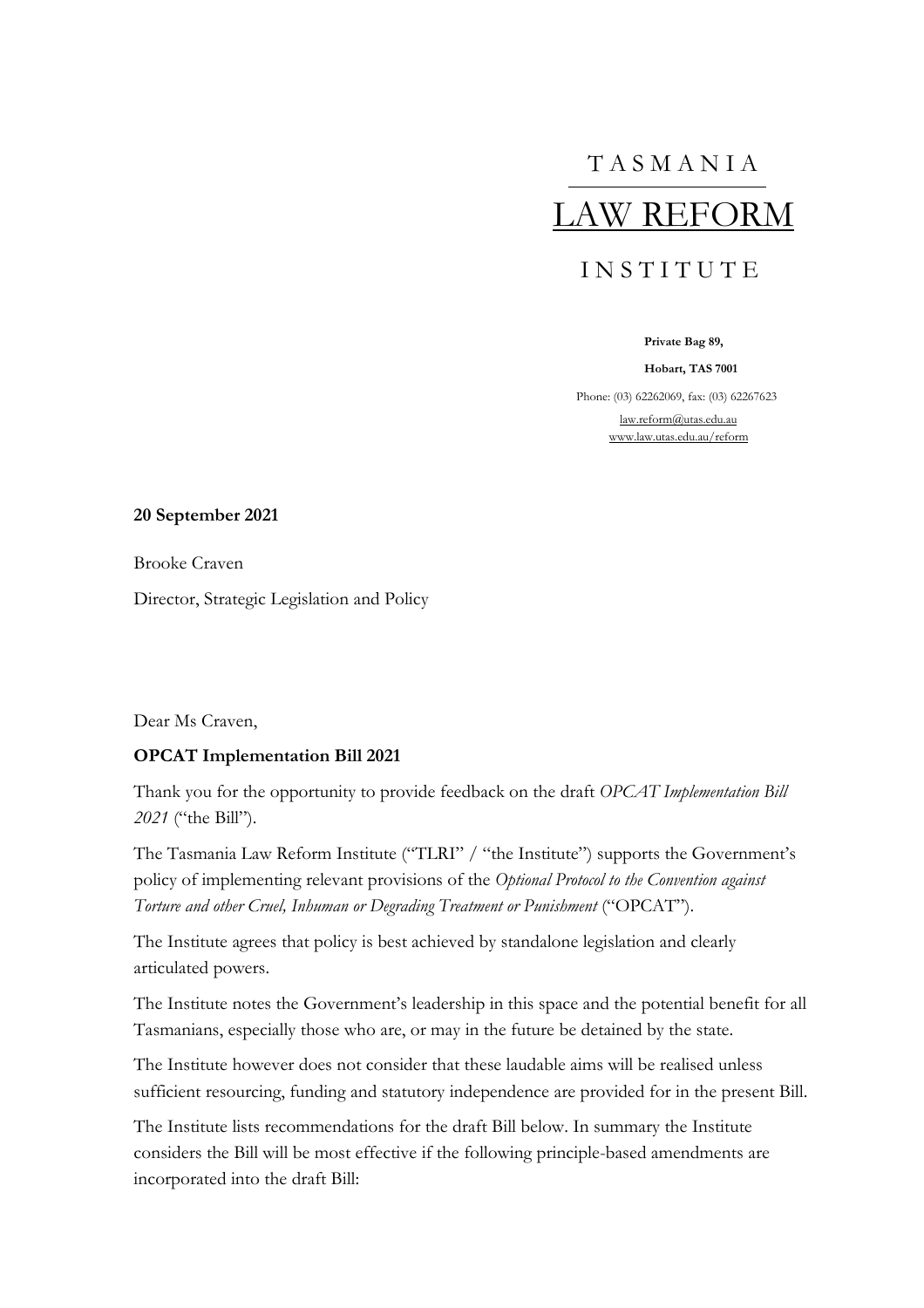- 1. The Tasmanian National Preventative Mechanism ("TNPM") should be prescribed as an independent statutory body, rather than a person sole, consistent with OPCAT Article 3.
	- a. A multi-member mechanism would be better able to achieve the mandate of OPCAT across the wide range of potential places of detention with due consideration to the particular vulnerabilities of specific cohorts who are likely to be detained. It would also reduce potential for co-dependencies, actual or perceived conflicts and institutional incapacity due to underfunding and understaffing.
	- b. The Institute is particularly concerned about the policy of broadening the responsibilities of, and creating further regulatory burdens on an existing individual who is already principally responsible for the administration of seven separate public offices.
- 2. Appropriate funding and staffing for the office of the TNPM be specified within the principal Bill or consequential amendments.
- 3. The reporting role of the office of the TNPM to the Parliament be broader and articulated in greater detail to ensure effective scrutiny of Ministerial and Departmental compliance with OPCAT in accordance with Tasmania's system of representative and responsible government.
- 4. Clearer and stronger protections against reprisal must be provided for under the legislation to ensure persons who are, or have been detained are not punished or prejudiced for communicating with NPMs or any officer acting under the authority of the Bill.

If you would like further information or explanation of our response, please contact Dr Gogarty (03) 6226 7562 or Brendan.Gogarty@utas.edu.au

Yours sincerely,

**Brendan Gogarty**

**Heidi White**

**Siobhain Galea** 

Director

Ad hoc Advisor (OPCAT)

Research Associate

For the **Tasmania Law Reform Institute**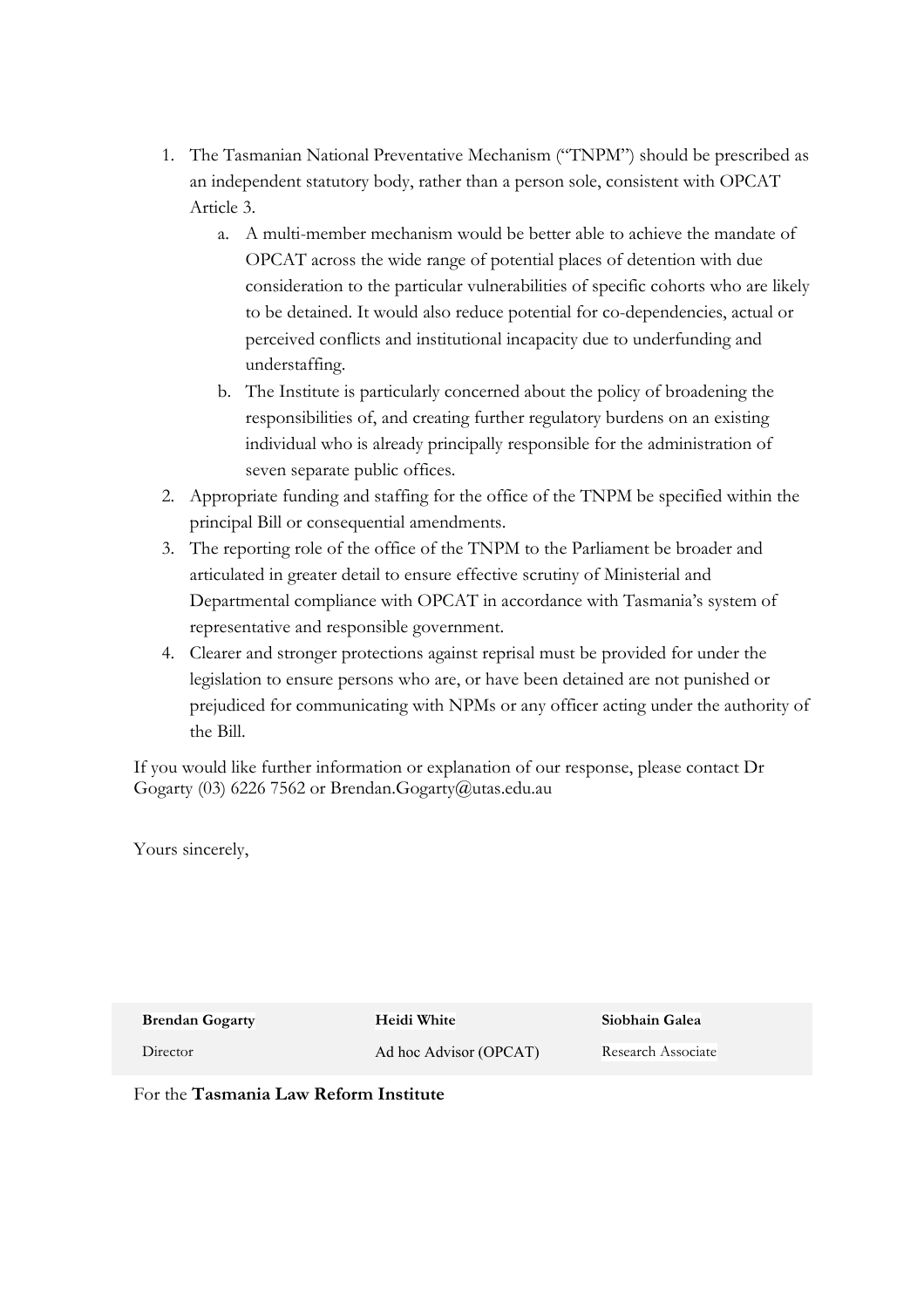# **Recommended clause amendments**

| Clause  | <b>Issue</b>                                                             | Recommendation                                                                                                                                                                                                                                                                                                                   | Pinpoint      |
|---------|--------------------------------------------------------------------------|----------------------------------------------------------------------------------------------------------------------------------------------------------------------------------------------------------------------------------------------------------------------------------------------------------------------------------|---------------|
| 5       | Meaning of place of<br>detention                                         | Add specific reference to the range of<br>possible institutional facilities where<br>vulnerable people are regularly detained.<br>Clarify that private premises which are used<br>as places of detention under a contract, at<br>the order, or direction of a detaining<br>authority, are places of detention under<br>clause 5. | $[81] - [84]$ |
| 5(1)    | Meaning of<br>place of detention<br>(Forensic<br>Disability<br>Facility) | Remove the words "lawfully" and "for a<br>period of 24 hours or more".                                                                                                                                                                                                                                                           | [84]          |
| 5(3)    | Meaning of<br>place of detention<br>(vehicle)                            | Clarify that vehicle includes a vehicle that<br>conveys a person to a place of detention<br>(regardless of whether they were detained at<br>the point of departure).                                                                                                                                                             | [84]          |
| 7       | Relationship to<br>other laws                                            | Broaden its application to ensure that the<br>TNPM is not limited in its ability to<br>undertake its functions by inserting the<br>words "or legislative instrument" after the<br>words "A provision of any other Act".                                                                                                          | [86]          |
| 8(1)    | Tasmanian NPM                                                            | Remove the word "person" and insert<br>language consistent with the establishment<br>of an independent multi-member body<br>(council/secretariat/multi-member<br>commission). Note that references to the<br>TNPM as a "he or she" throughout the Bill<br>will need to be amended accordingly.                                   | $[26]$        |
| 7 & 8   | Accountability                                                           | Clarify that the Governor may not plead or<br>address the Parliament for the suspension or<br>removal of the TNPM (or members of the<br>TNPM) on the same, or substantially similar<br>grounds to those which Parliament has not<br>previously admitted.                                                                         |               |
| 9(1)(k) | Accountability                                                           | To enhance accountability add "and report<br>from time to time and as necessary to<br>Parliament and its committees on matters<br>relevant to this Act and compliance of state<br>authorities with the provisions of OPCAT"<br>after the words "to publish".                                                                     | [50]          |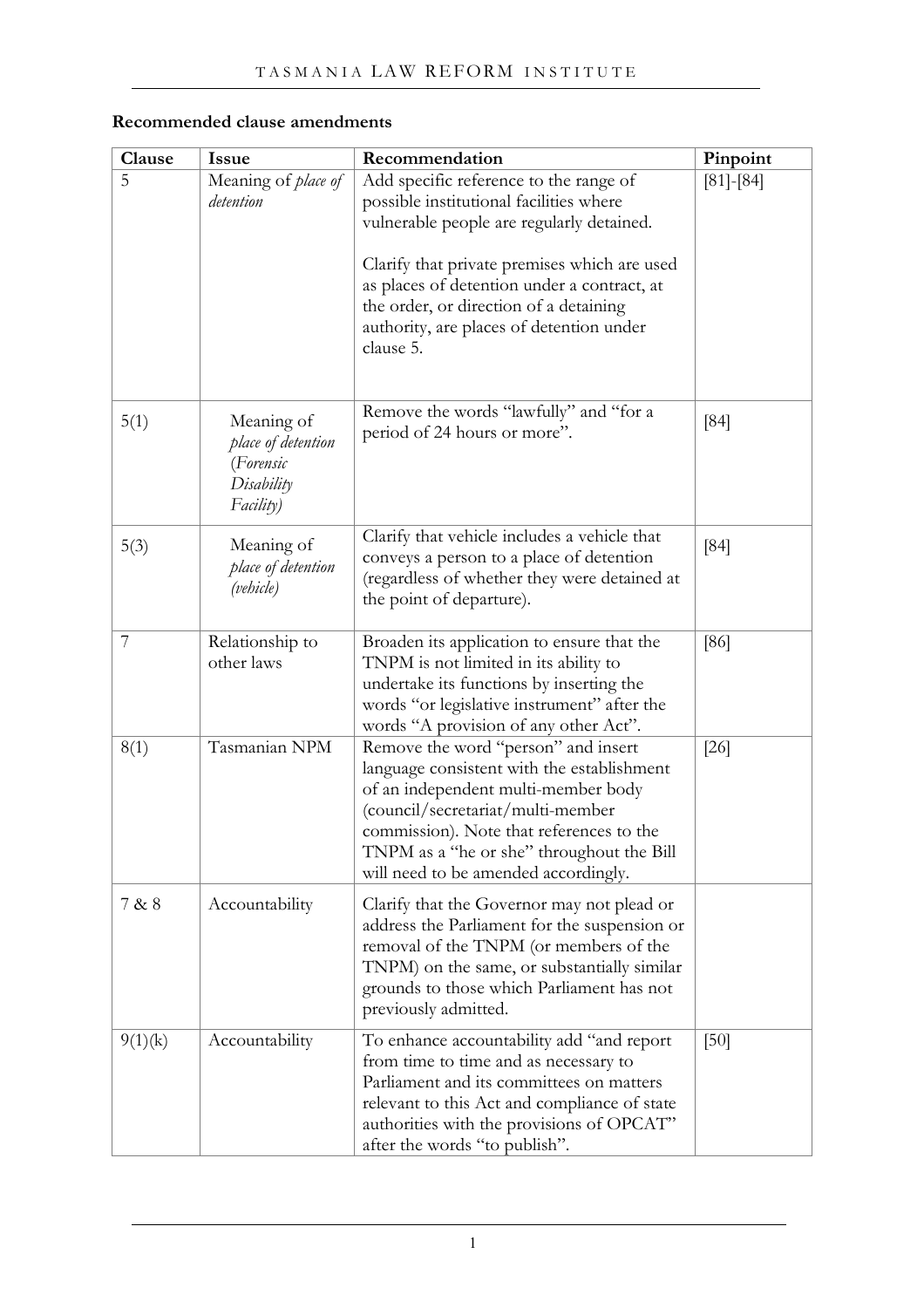| 10       | Independence                                       | To ensure that all individuals working within<br>the remit of the TNPM are captured, insert<br>"or delegates" after the words "and any<br>staff'.                                                                                                                                                                                                                                             | $[27]$            |
|----------|----------------------------------------------------|-----------------------------------------------------------------------------------------------------------------------------------------------------------------------------------------------------------------------------------------------------------------------------------------------------------------------------------------------------------------------------------------------|-------------------|
| 12       | Staff                                              | Add to clause 12(4) a requirement that the<br>TNPM prioritise making efforts to recruit<br>and retain staff who are Aboriginal and<br>Torres Strait Islander and people with a<br>disability.                                                                                                                                                                                                 | $[30]$            |
| 15(1)    | Access to persons                                  | Remove "at all reasonable times".<br>Alternatively clearly specify what is<br>reasonable and unreasonable and provide an<br>independent arbiter provision to enable the<br>prompt resolution of disputes over refusal<br>of access.                                                                                                                                                           | $[64]$ and $[65]$ |
| 15(2)(a) | Access to persons                                  | Remove the provision and replace with:<br>"must allow the Tasmanian national<br>preventive mechanism to conduct a private<br>interview with persons deprived of their<br>liberty without witnesses, either personally<br>or with a translator if deemed necessary, as<br>well as with any other person who the<br>national preventive mechanism believes may<br>supply relevant information". | [67]              |
| 18(4)    | Accountability                                     | Remove the word "may" and replace it with<br>"must"; and insert "and table in Parliament"<br>after "send to the Premier and the<br>responsible Minister".                                                                                                                                                                                                                                     | [50]              |
| 19(3)    | Accountability                                     | Remove the word "may" and replace it with<br>"must".                                                                                                                                                                                                                                                                                                                                          | [50]              |
| 20(1)    | Opportunity to be<br>heard                         | Insert "or material which would create a<br>serious risk to the health and safety of a<br>person" after the words "contains adverse or<br>derogatory comments".                                                                                                                                                                                                                               | n/a               |
| 23       | Accountability                                     | Remove the provision and replace with:<br>"(2) The Tasmanian national preventive<br>mechanism is required to submit an annual<br>report within the period of 4 months after<br>30 June in each year to:<br>(a) the National Preventive Mechanism<br>Coordinator; and<br>(b) Parliament."                                                                                                      | [50]              |
| 24(3)    | Accountability                                     | Add a new subclause:<br>"(i) to parliament"                                                                                                                                                                                                                                                                                                                                                   | [50]              |
| 28(2)(f) | Monitoring by the<br>Subcommittee on<br>Prevention | To be consistent with contemporary<br>statutory language about people who are<br>below the age of majority, remove the word<br>"juveniles" and replace with "children".                                                                                                                                                                                                                       | n/a               |
| 28(1)    | Ministerial<br>arrangements                        | Consistently with clause $9(1)(h)$ of the Bill,<br>after "Optional Protocol" insert "and taking                                                                                                                                                                                                                                                                                               | n/a               |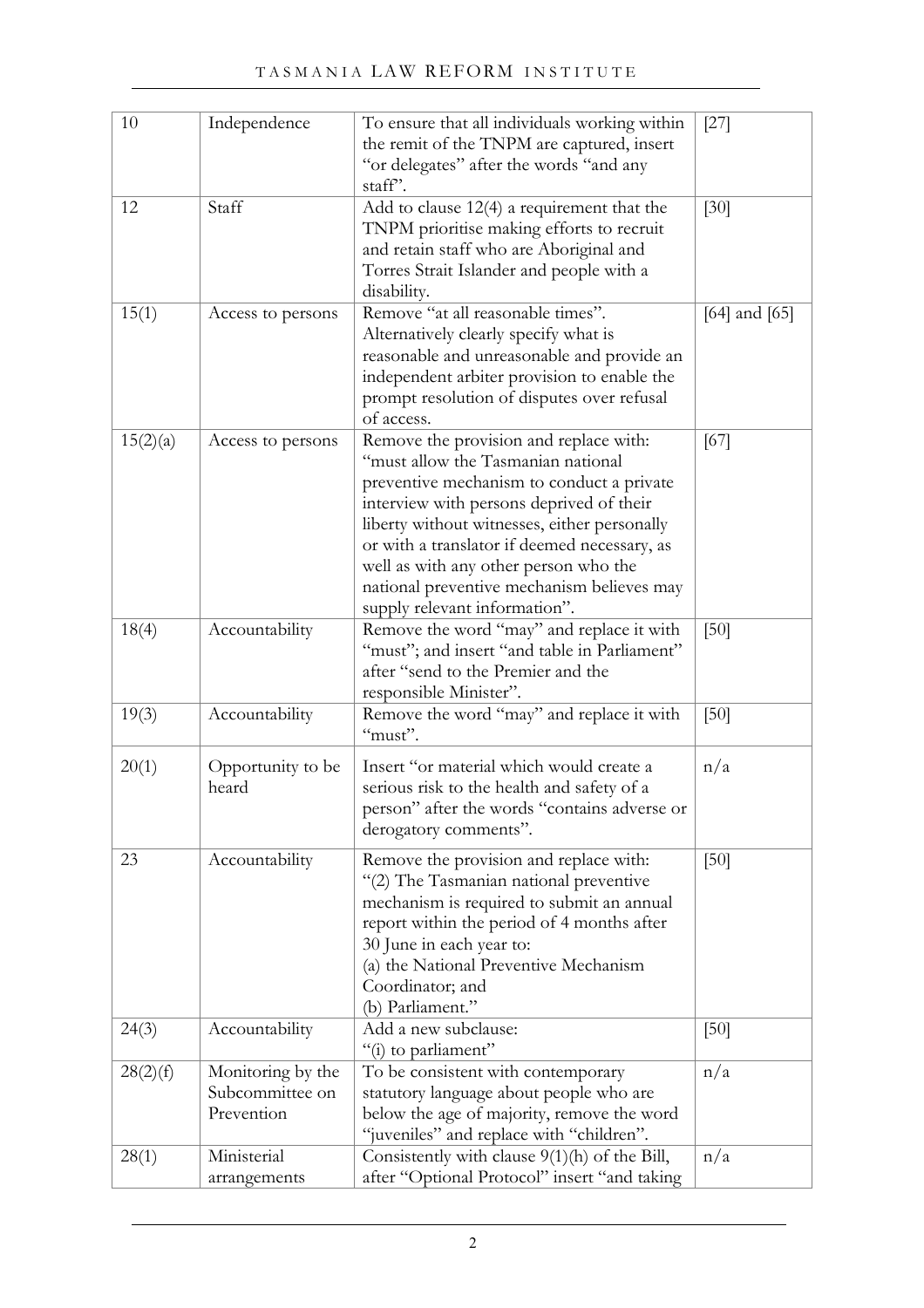|    |                                                | into consideration the norms of the United<br>Nations".                                                                                       |      |
|----|------------------------------------------------|-----------------------------------------------------------------------------------------------------------------------------------------------|------|
| 34 | Protections for<br>provision of<br>information | Add a provision penalising the victimisation<br>of or reprisals against any person who, in<br>good faith, provide information to the<br>TNPM. | [70] |

## **Recommended additions**

| <b>Issue</b> | Recommendation                                            | Pinpoint |
|--------------|-----------------------------------------------------------|----------|
| Resourcing   | Insert the following provision:                           |          |
|              | "The NPM must be provided with the resources reasonably   |          |
|              | required for exercising its functions under this Schedule |          |
|              | and the OPCAT Implementation Act 2021"                    |          |
| Independence | Insert provisions regarding security of tenure,           | [27]     |
|              | remuneration, period of appointment, and conditions for   |          |
|              | dismissal of staff.                                       |          |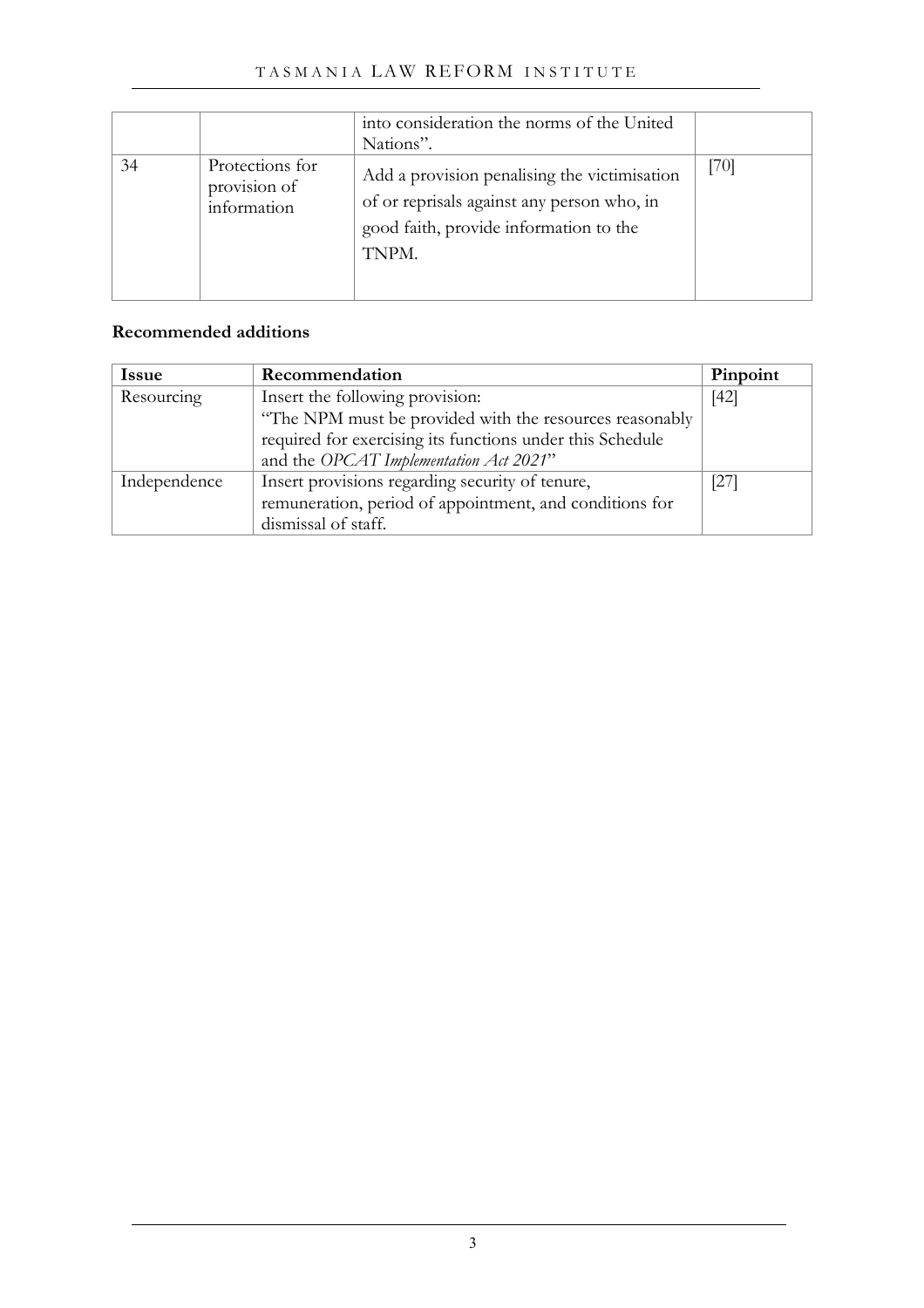### **1. Structure, Constitution & Independence**

- TLRI recommends the TNPM be prescribed as an independent statutory body, rather than a person sole consistent with OPCAT Article 3.
- 1. The Institute welcomes Clause 10 of the Bill which states that the TNPM and its staff are "authorised and required to act independently and impartially". However, the Institute does not consider that this realises the intended purpose of Article 18(1) of OPCAT, which states that: "States Parties shall guarantee the functional independence of the national preventative mechanisms as well as the independence of their personnel".
- 2. The OPCAT Guidelines on National Preventive Mechanisms ("NPM Guidelines"), I issued by the Subcommittee on Prevention of Torture and Other Cruel, Inhuman or Degrading Treatment or Punishment ("Subcommittee on Prevention") relevantly state at paras 8, 9 and 18 the following:

[T]he operational independence of the NPM should be guaranteed

…

[T]he relevant legislation should specify the period of office of the member/s of the NPM and any grounds for their dismissal. Periods of office, which may be renewable, should be sufficient to foster the independent functioning of the NPM. …

[T]he State should ensure the independence of the NPM by not appointing to it members who hold positions which could raise questions of conflicts of interest.

3. This is further supported by the Principles relating to the Status of National Institutions ("Paris Principles"),<sup>[2](#page-5-1)</sup> which the Australian Human Rights Commission has recognised "provide guidance on the attributes of independent, robust national human rights institutions":[3](#page-5-2)

> In order to ensure a stable mandate for the members of the national institution, without which there can be no real independence, their appointment shall be

<span id="page-5-0"></span><sup>1</sup> Optional Protocol to the Convention against Torture, Cruel, Inhuman or Degrading Treatment or Punishment, *Guidelines on national preventive mechanisms,* 12th sess, UN Doc CAT/OP/12/5 (9 December 2010).

<span id="page-5-1"></span><sup>2</sup> *Principles relating to the Status of National Institutions (The Paris Principles)*, GA Res 48/134 (20 December 1993).

<span id="page-5-2"></span><sup>3</sup> Australian Human Rights Commission, *Human Rights at your fingertips, <*[https://humanrights.gov.au/our-work/commission-general/foreword](https://humanrights.gov.au/our-work/commission-general/foreword-human-rights-your-fingertips)[human-rights-your-fingertips>](https://humanrights.gov.au/our-work/commission-general/foreword-human-rights-your-fingertips)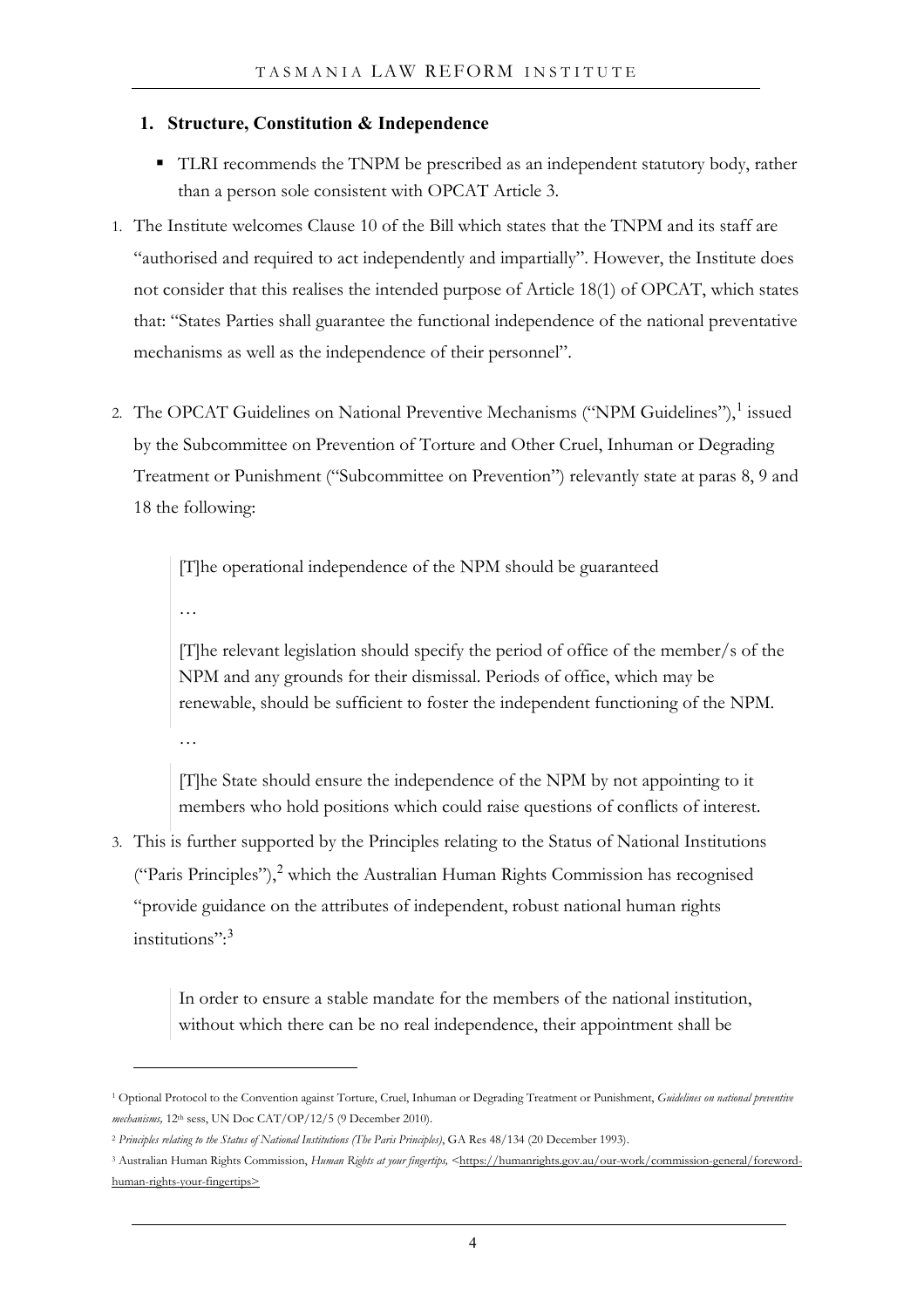effected by an official act which shall establish the specific duration of the mandate. This mandate may be renewable, provided that the *pluralism of the institution's membership is ensured*. [4](#page-6-0) [emphasis added]

#### *Office of TNPM*

- 4. Under Clause 8 the Bill designates a sole nominated independent executive officer as the Tasmanian National Preventative Mechanism (TNPM). The Institute understands the Government's intention is to invest the TNPM in the same person who is the Tasmanian Ombudsman and Custodial Inspector. The Institute is concerned about this approach for several reasons.
- 5. Firstly, the term 'mechanism' is inapt a descriptor for a statutory officer sole. Put simply, a person is not a mechanism.<sup>[5](#page-6-1)</sup> Given this the OPCAT itself does not seem to envision a single office holder being described as a mechanism it is unnecessary to describe the relevant office holder as such and the TLRI advises against adding such a term to the Tasmanian statutory lexicon.[6](#page-6-2)
- 6. The text of OPCAT and the NPM Guidelines are addressed to mechanisms as bodies or networks, not individuals.<sup>[7](#page-6-3)</sup> That is an organisation, framework or network rather than a single individual.[8](#page-6-4) For instance, OPCAT, Article 18 refers to "experts of the [NPM]"; and the NPM Guidelines speak broadly of "the NPM, its members and its staff" as separate entities. The linguistic inapplicability of designating the "NPM" a "person" is evident by substituting the latter term for the former in the Convention and NPM Guidelines. In a broader sense investing the NPM in a person means that some degree of distortion is required to map the international legal obligations on NPMs on a statutory officer. Regardless, there is a clear terminological clash between OPCAT and the Bill.

<span id="page-6-0"></span><sup>4</sup> https://humanrights.gov.au/our-work/commission-general/principles-relating-status-national-institutions-paris-principles-human

<span id="page-6-1"></span><sup>&</sup>lt;sup>5</sup> Mechanism connotes a 'system or framework' by which a 'means or effect or result is produced'. See Oxford English Dictionary 3<sup>rd</sup> Edition (OED, 2001).

<span id="page-6-2"></span><sup>6</sup> The term is not presently used to describe any Tasmanian public officer or office. See https://www.service.tas.gov.au/tasmanian-governmentorganisations

<span id="page-6-3"></span><sup>7</sup> This is reflected in Article 17 of OPCAT which commits states to establishing 'one or several independent national preventive mechanisms for the prevention of torture at the domestic level'. That is, a body corporate rather than an person sole

<span id="page-6-4"></span><sup>8</sup> Mechanism connotes a 'system or framework' by which a 'means or effect or result is produced'. See Oxford English Dictionary 3rd Edition (OED, 2001).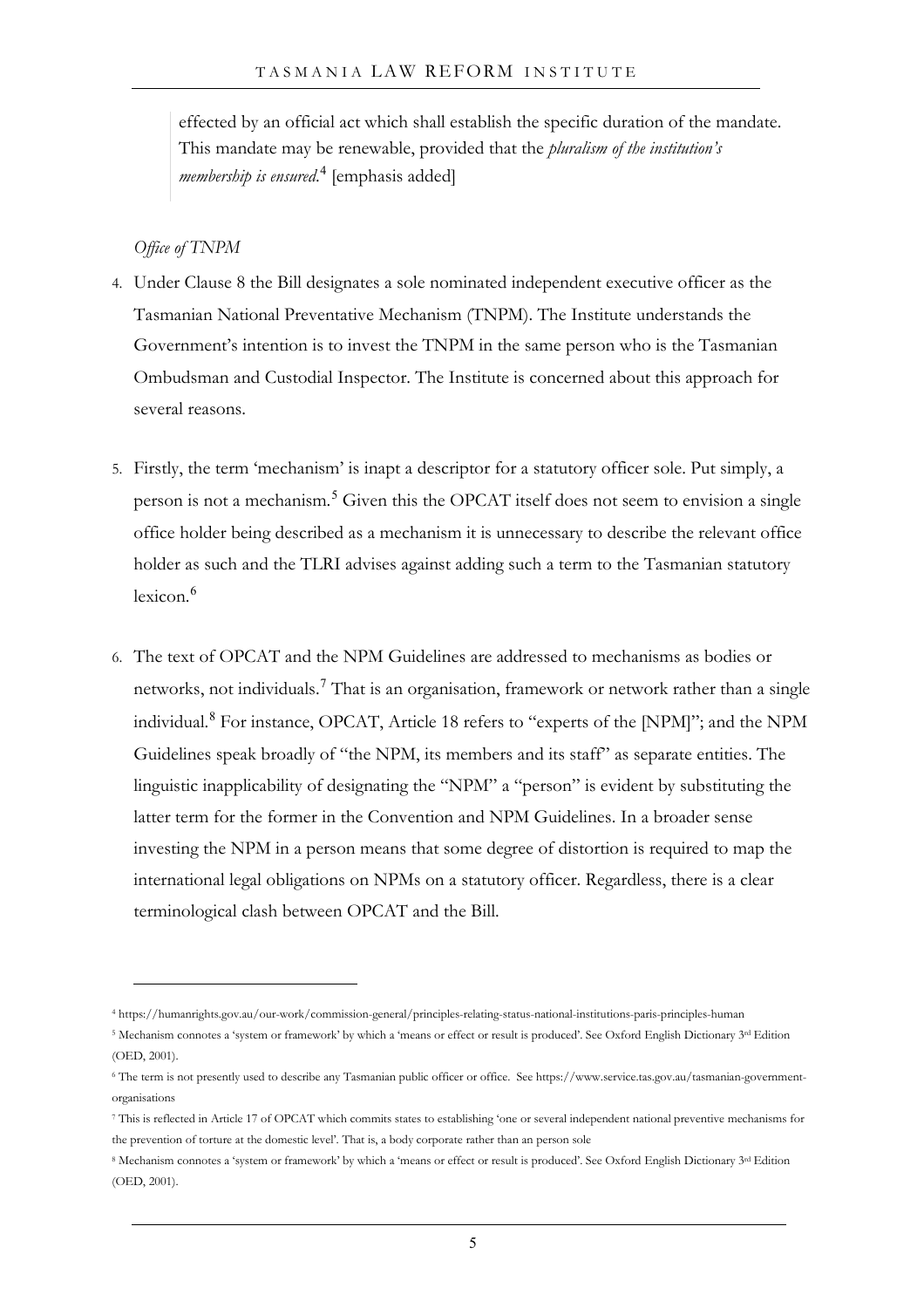- 7. Given OPCAT does not require that a person be denoted a mechanism, the Bill should use appropriate, plain-English terminology consistent with other Tasmanian statutes. The Institute notes the broader problem of a proliferation of descriptive terms for subordinate legislation in Australian law which has given rise to unnecessary complexity and generates uncertainty in statutory review and supervision.<sup>[9](#page-7-0)</sup> Such a proliferation of terminology should not be permitted to occur across public offices. Tasmanian law should, wherever possible, be structurally and textually consistent and uniform: like offices should be described in like terms.
- 8. In this case, the Bill in substance establishes an entity which has the characteristics of an investigative commission, albeit invested in a single commissioner. For plain-English, textual and linguistic statutory clarity it would be preferable to refer to any person responsible for the TNPM as a TNPM *Commissioner(s)*. Alternative titles appropriate to a statutory officer sole might include TNPM:
	- *Monitor* to borrow from the language of the OCHR; or
	- *Inspector(s)*, consistent with the arrangements for custodial inspection in Tasmania.
- 9. This would also be textually consistent with the designation of the Commonwealth Ombudsman as NPM *Coordinator*. [10](#page-7-1)
- 10. If there is policy of investing the entire NPM responsibility for Tasmania in this statutory office sole, any ambiguity as to the role's connection to OPCAT can be overcome by clearly stipulating in the Bill that, for instance, "the NPM Commissioner is designated as a national preventive mechanism for the purposes of Article 17 of the Convention".
- 11. Secondly, and relatedly, the nature role and functions of an NPM warrants the investment of the statutory office in a body corporate, rather than a person sole.

<span id="page-7-0"></span><sup>9</sup> Stephen Argument "Parliamentary Scrutiny of Quasi-legislation" (1992) *Papers on Parliament No. 15* (1993) Department of the Senate Parliament House, Canberra),, 22.

<span id="page-7-1"></span><sup>10</sup> *Ombudsman Amendment (National Preventive Mechanism) Regulations 2019* (Cth).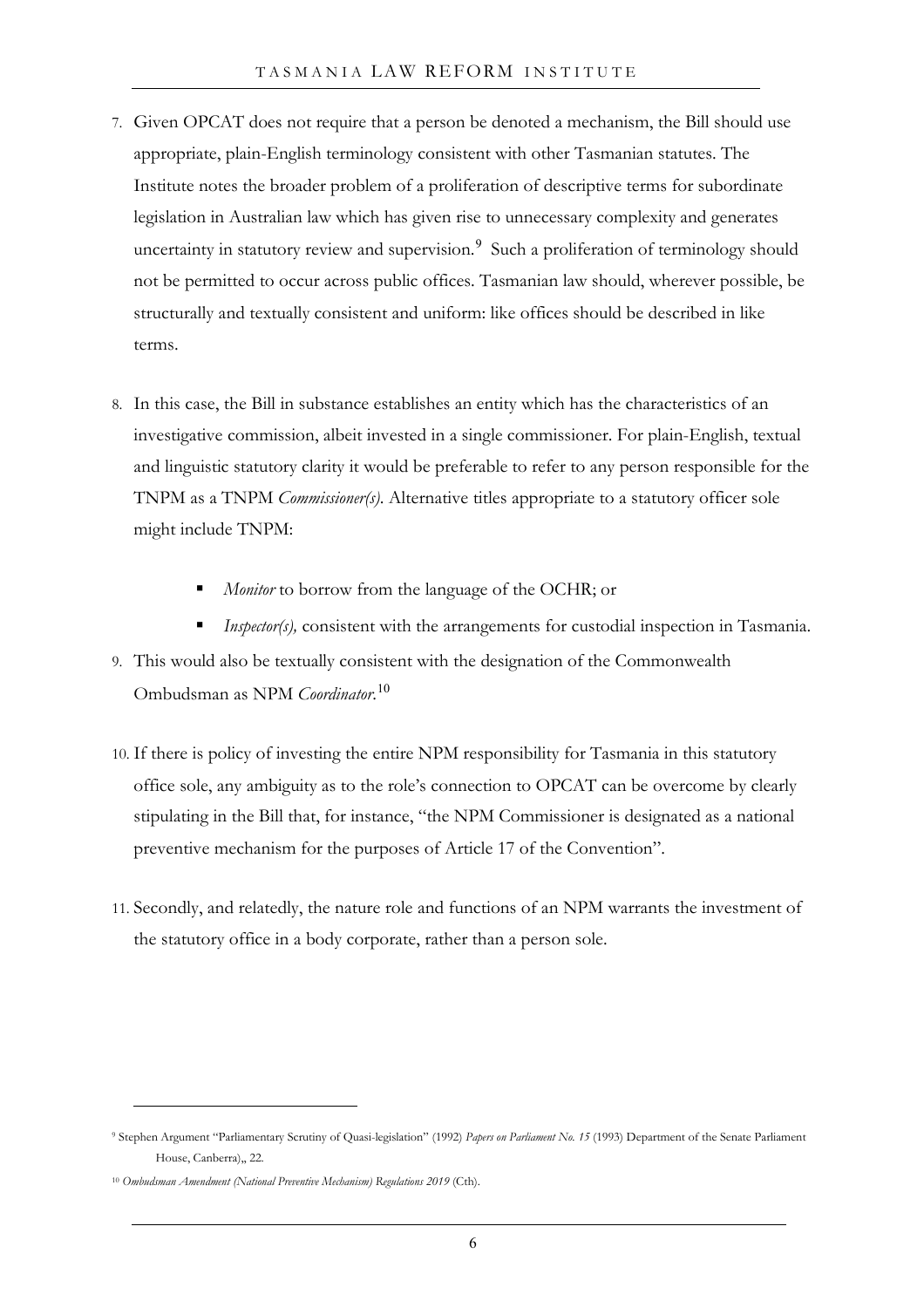- 12. The subject matter of OPCAT is broader than mere involuntary detention. Rather it is concerned with "cruel, inhuman or degrading treatment or punishment" that occur within places of institutional detention.
- 13. As clause 5 of the Bill properly reflects, institutional detention occurs in a wide range of contexts, most notably in connection with the criminal justice system, but also health, mental health, and disability services. The Institute would include youth justice, educational, aged care, rehabilitation and quarantine services as common places of detention [see para [83](#page-30-3) ]. The needs of such groups and the basis and rationale for their detention differ significantly. As such, what amounts to degrading, cruel or inhumane treatment may, in many circumstances, be cohort specific. For instance, the manner and form with which basic necessities of life, such as food, water, hygiene, may be different for a prisoner serving a custodial sentence than who is cognitively impaired or physically disabled.
- 14. As the NPM Guidelines specify, the "members of the NPM should collectively have the expertise and experience necessary for its effective functioning", and that "its staff have between them the diversity of background, capabilities and professional knowledge necessary to enable it to properly fulfil its NPM mandate. This should include, *inter alia*, relevant legal and health-care expertise". As the Commonwealth Ombudsman urged in 2019:

Not only have we as a nation signed up to OPCAT, but recent high-profile examples of poor practices in places of detention nationally have shown that a systematic, well-resourced and preventive inspection regime is required. Implementing OPCAT should not merely involve re-badging existing bodies, without also having regard to the resourcing, legislative and operational implications.<sup>[11](#page-8-0)</sup>

15. The NPM Guidelines specify that: "the NPM should complement rather than replace existing systems of oversight and its establishment should not preclude […] the operation of other such complementary systems".

<span id="page-8-0"></span><sup>&</sup>lt;sup>11</sup> Commonwealth Ombudsman (September 2019) Implementation of the Optional Protocol to the Convention against Torture and Other Cruel, Inhuman or Degrading Treatment or Punishment; (OPCAT) Baseline Assessment Of Australia's OPCAT Readiness, p3.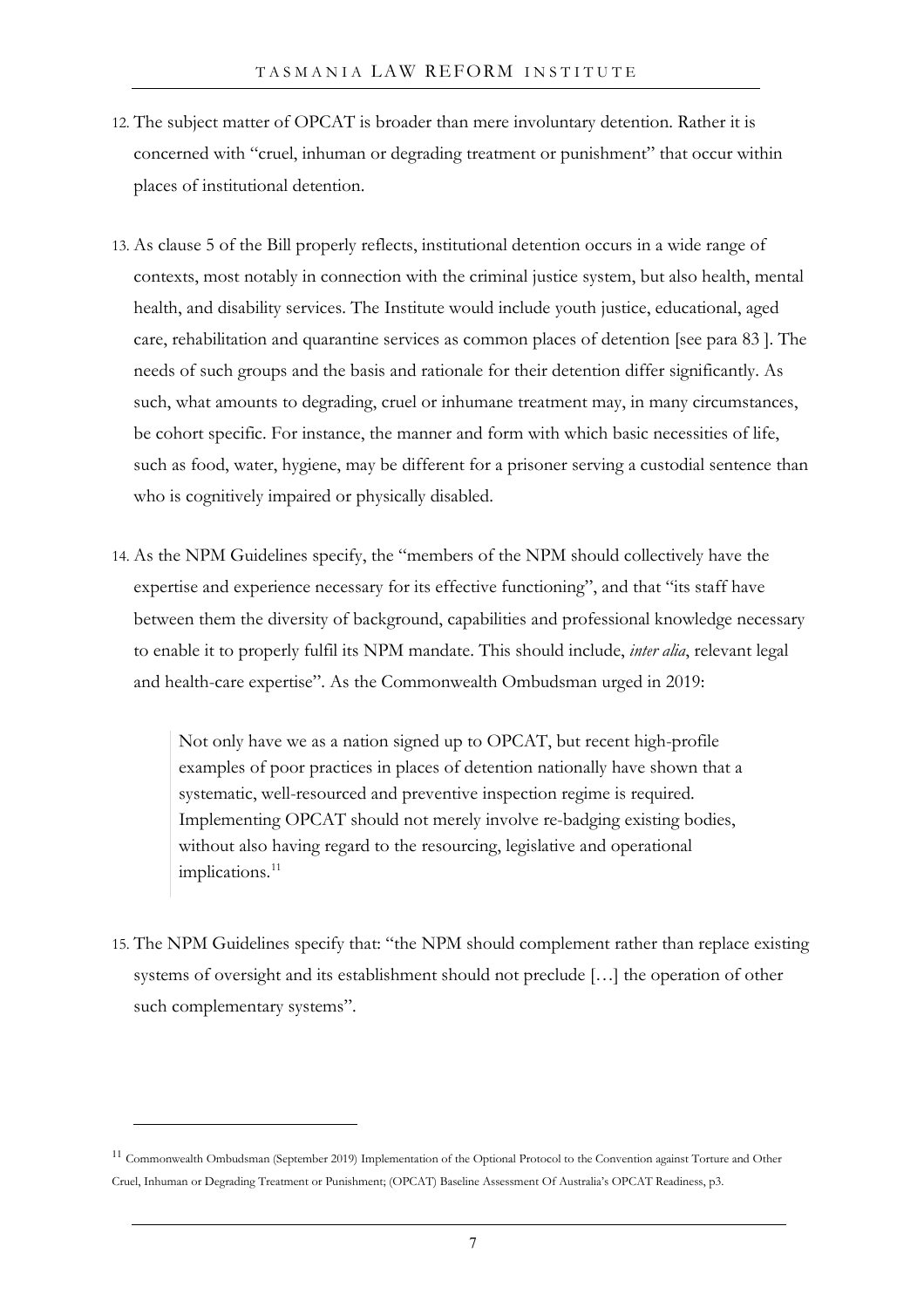- 16. In the Institute's view, the appointment of a person sole does not reflect the expectation of a heterogeneous entity constituted of a broad diversity of background, capabilities and professional knowledge.
- 17. While the Bill does provide for the appointment of staff to the TNPM to "exercise his or her functions under this Act" (cl 12), the scope of the subject matter jurisdiction under the Bill means the TNPM would not be able to fulfil its mandate without a very significant contribution from a large staff of experts and specialists.
- 18. Given the funding and staffing challenges faced by the existing specialist commissions and public offices in Tasmania it seems unlikely the TNPM would be able to secure sufficient funding to support such a broad office portfolio.
- 19. The TLRI is also concerned that the investment of TNPM responsibilities in a sole statutory officer may follow current practice and nominate a person who already holds several such responsibilities. Specifically, the present Custodial Inspector – the person whom the TLRI understands may be appointed to the TNPM role<sup>[12](#page-9-0)</sup> – also acts as the: Health Complaints Commissioner; Ombudsman; Electricity Ombudsman; *de facto* Privacy, Public Interest Disclosure (whistleblowing) and RTI Commissioner(s);<sup>[13](#page-9-1)</sup> the Mental Health Official Visitor and Prison Official Visitor; and is responsible for resolving complaints made under the Water and Sewerage Industry Act and reviewing police interception and surveillance order compliance*.* [14](#page-9-2) While resources, including staff are provided to support each of these portfolios/independent offices, each reports substantial underfunding. The 2020-2021 Custodial Inspector Report, for example, noted:

as I have consistently reported ... it is overwhelmingly apparent that additional staff are required. The inadequacy of staffing is reflected by the long delays between onsite inspections and the publication of reports, as well as the need to cancel scheduled inspection [of a state prison] […]

<span id="page-9-0"></span><sup>12</sup> Elise Archer, Attorney-General and Minister for Corrections " Expanding the Custodial Inspector's role" Press Release "16 November 2020

http://www.premier.tas.gov.au/site\_resources\_2015/additional\_releases/expanding\_the\_custodial\_inspectors\_role

<span id="page-9-1"></span><sup>13</sup> As the principle statutory officer responsible for the administration and review of complaints under the *Right to Information Act*, the *Personal Information Protection Act* and *the Public Interest Disclosures Act*

<span id="page-9-2"></span><sup>&</sup>lt;sup>14</sup> Under Telecommunications (Interception) Tasmania Act 1999, the Police Powers (Controlled Operations) Act 2006 and the Police Powers (Surveillance Devices) *Act 2006*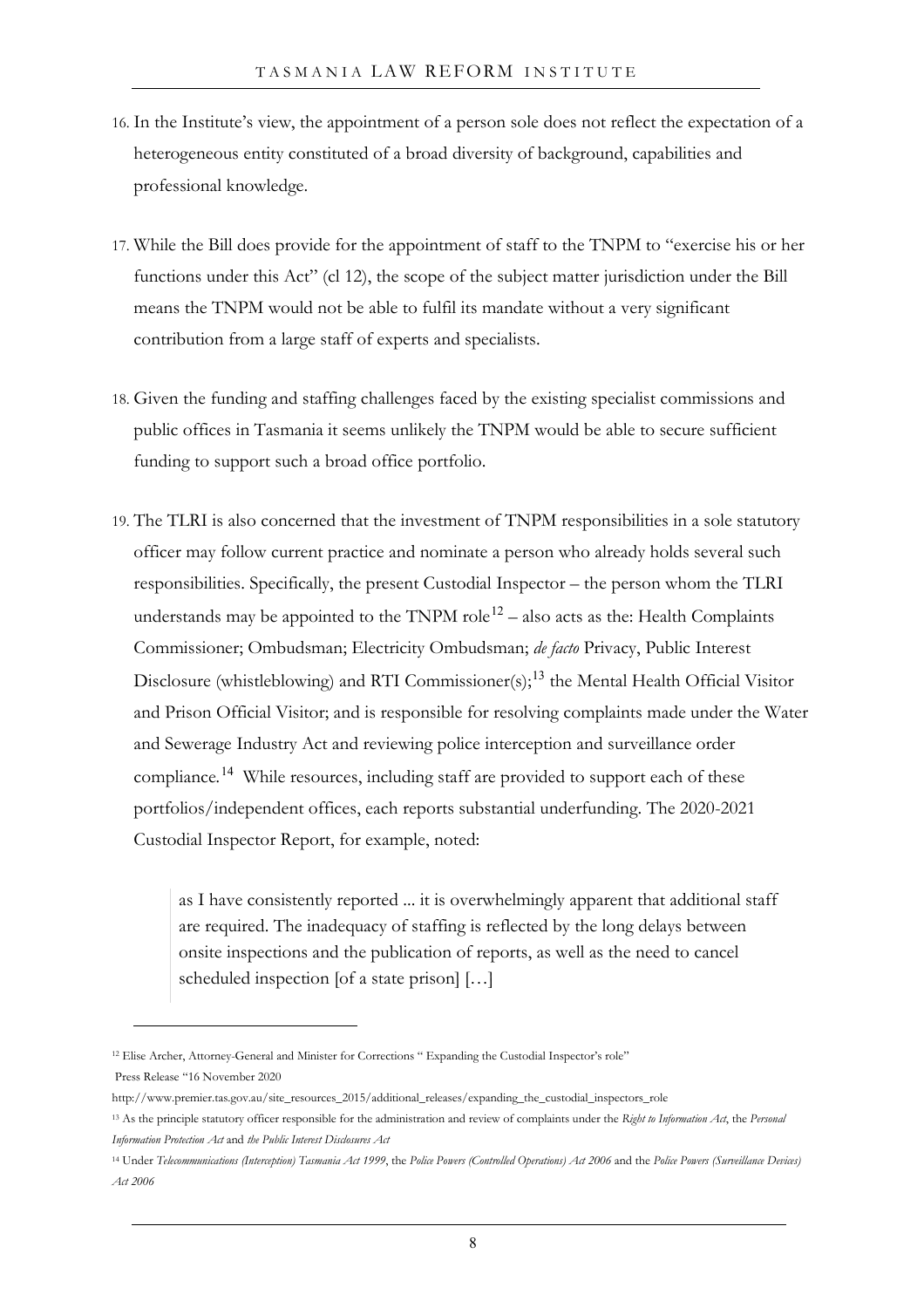only one research task [has been undertaken] since the inspectorate commenced […] due to workload demands. There are many research tasks which would assist the inspectorate in its understanding of best practice to provide well researched advice and recommendations.

Monitoring tasks have also been negatively impacted by the inspectorate's inadequate staffing […] [including] monitoring of vulnerable units.

- 20. Given this is the case in respect of the narrower remit of the Custodial Inspector it is questionable that the same statutory office will be able to fulfil the needs of a much broader NPM mandate within the same statutory, resourcing and operational framework.
- <span id="page-10-2"></span>21. Whilst the Custodial Inspector, as Ombudsman is also responsible for a number of statutory offices relevant to the broader subjects of involuntary detention (including health complaints, mental health and prison inspectorates), the existing lack of resourcing across each of these public offices suggests that the divide between the TNPM and those offices would, very understandably, be somewhat porous. That is, the only way to accommodate the broader mandate of the office would be to move specialist staff from one office into the other. Whilst technical compliance with OPCAT may arguably be achieved by such secondments, the broader administrative arrangement would in the TLRI's view be contrary to the spirit of OPCAT, namely the expectation that "NPM functions should be located within a separate unit or department, with its own staff and budget", and involve a plurality of expertise relevant to the broad range of subjects of institutional detention.[15](#page-10-0)
- 22. In the Institute's view the inability or incapacity of specialist state bodies to effectively carry out their scrutiny functions is a core concern within the TNPM mandate. Indeed, the ability of detainees to access fundamental administrative services or rights, the timeliness of state bodies to respond to or investigate administrative issues, and the sufficiency of investigation and review have direct and substantial impact on the human rights of persons in detention. It is for this reason that the Convention directs States to "take effective measures to prevent acts of torture and other cruel, inhuman or degrading treatment" through "various legislative, administrative […] and other measures".[16](#page-10-1) Furthermore:

<span id="page-10-0"></span><sup>&</sup>lt;sup>15</sup> NPM Guidelines [32].

<span id="page-10-1"></span><sup>16</sup>Convention against Torture and Other Cruel, Inhuman or Degrading Treatment or Punishment Article 2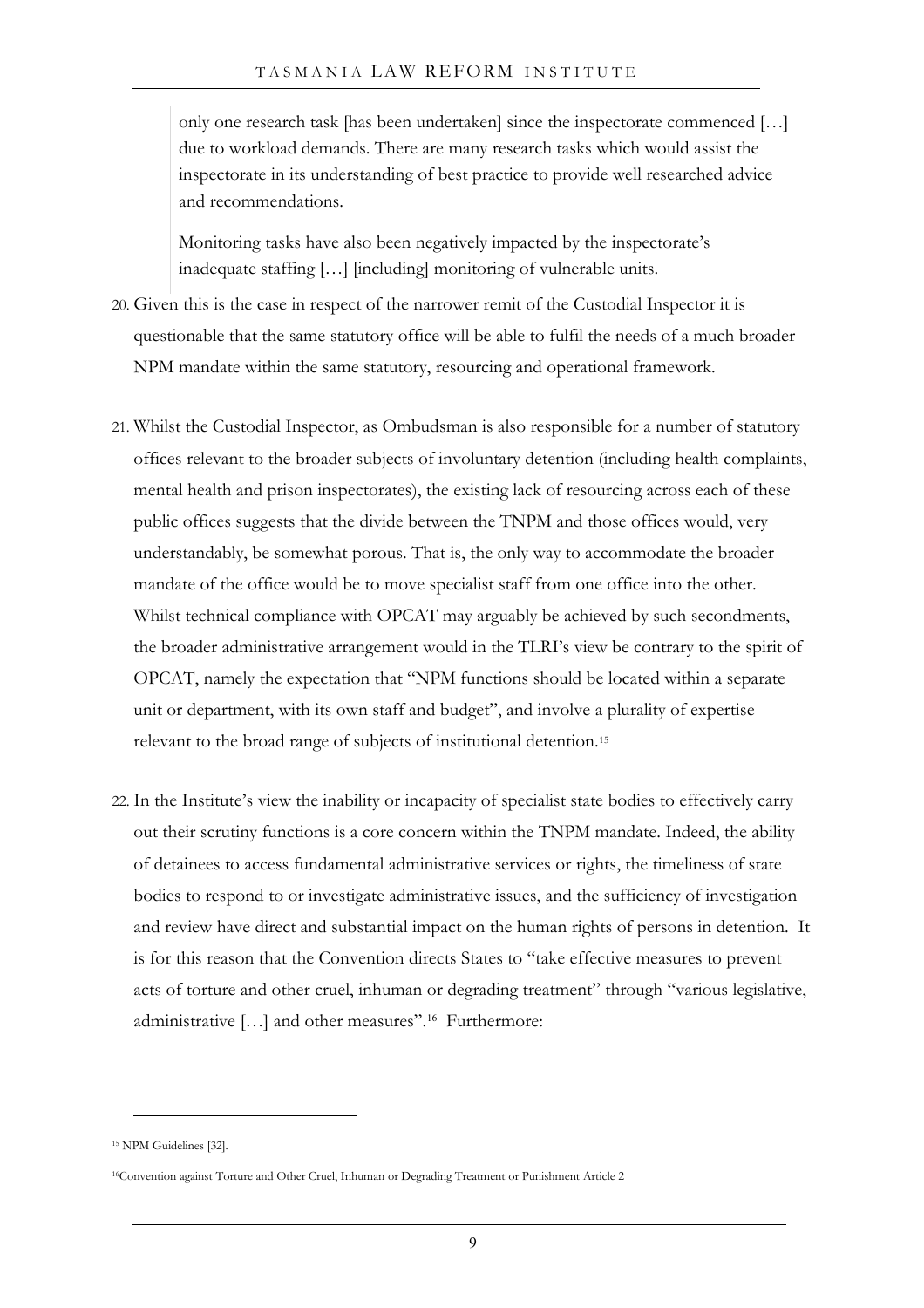- The lack of regular visits by the appropriate state inspection bodies may be part of the broader reason that facilities for detention degrade to an inhuman level is relevant to the failure of the state to "keep under systematic review […] arrangements for the custody and treatment of persons subjected to any form of arrest, detention or imprisonment".<sup>[17](#page-11-0)</sup>
- Delays in obtaining administrative review of a public officer's failure or refusal to conduct inspections, or the inability to obtain inspectors or right to information about the sufficiency of inspections themselves is relevant to the failure of the state to ensure that "any individual who alleges he has been subjected to torture in any territory under its jurisdiction has the right to complain to, and to have his case promptly and impartially examined by, its competent authorities".<sup>[18](#page-11-1)</sup>
- 23. Investing all of these roles in a single person, along with the TNPM role, leads to potential for actual or perceived conflicts, internal co-dependencies and regulatory capture. In sum, such factors would serve to undermine public confidence in the TNPM's ability to freely and independently pursue its mandate.
- <span id="page-11-2"></span>24. In the Institute's view there are two statutory frameworks available that are: more in line with the objectives of OPCAT; more easily mapped to its obligations and NPM guidelines; and better able to avoid the perceived or actual conflicts set out above without generating unnecessary regulatory or financial burdens on the state. These are set out in the Appendix [see p [30\]](#page-31-0). In summary these are:
	- **A council model** which designates a secretariat overseen by a Council of public and civil society offices headed by an independent statutory officer.
		- Such a model is used in the United Kingdom, and an Australian statutory analogue is the Administrative Review Council, which was serviced by a secretariat staff.
		- The secretariat would allow a combination of existing and future statutory offices to work individually or collaboratively or individually to prevent cruel, inhumane and degrading treatment across Tasmania, led by the Tasmanian Ombudsman.

<span id="page-11-0"></span><sup>17</sup> Ibid, Article 11.

<span id="page-11-1"></span><sup>18</sup> Ibid. Article 13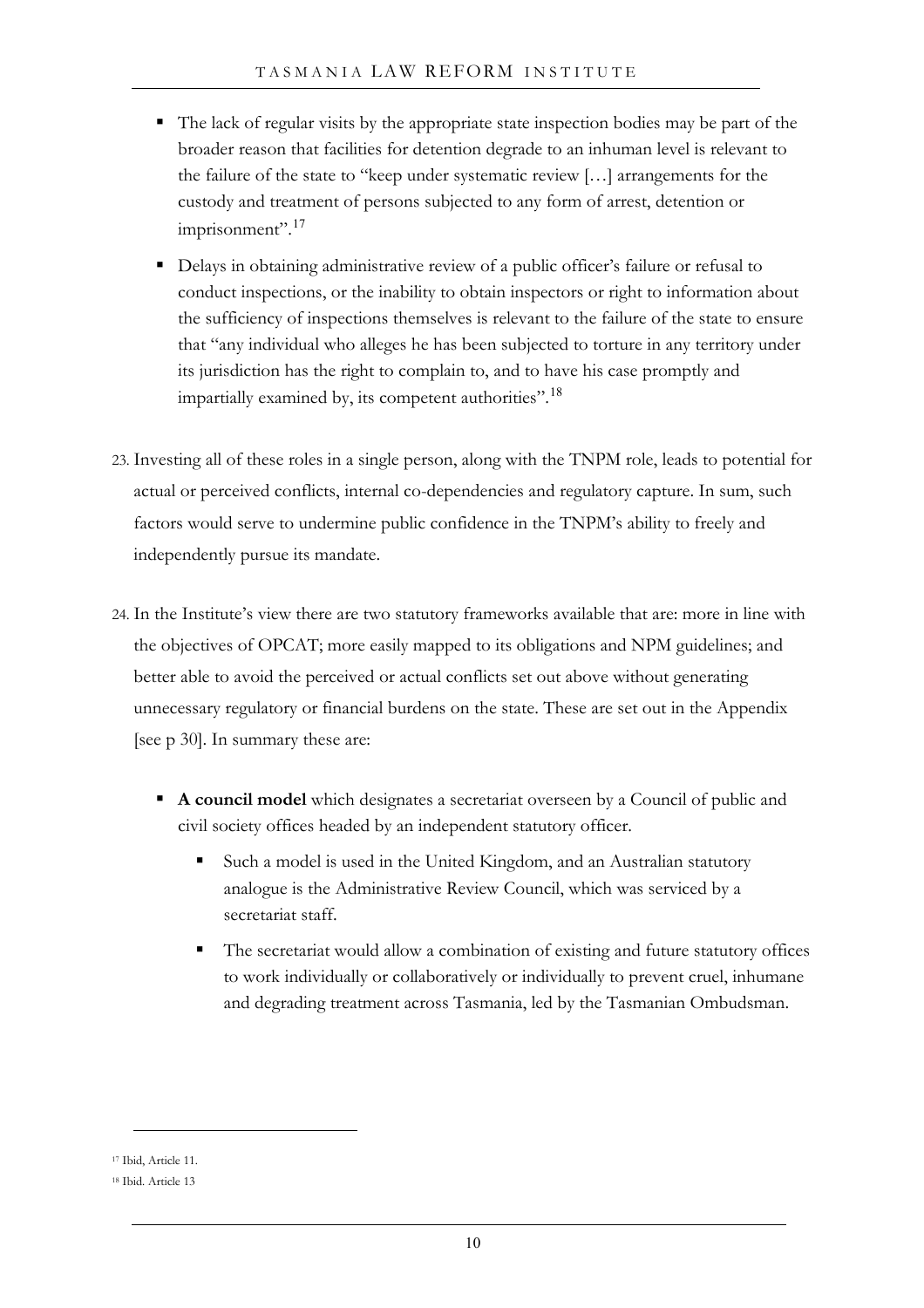- Such a Council could be constituted of, at a minimum, the Children's Commission, Anti-Discrimination Commissioner. Additional Council members may include:
	- The Public Guardian;
	- Delegates (who are not the Ombudsman) of the Custodial Inspector and Health Complaints Commissioner (who are both the same person as the Ombudsman);
	- Civil society representatives [see paras [31](#page-14-0)[-34](#page-14-1) p [13\]](#page-14-0), including Tasmanian aboriginal representatives, and experts in elder abuse and disability rights;
	- A member of the Tasmanian Law Society and/or Tasmanian Bar;
	- Commonwealth officers holding appointments relevant to places of detention for which there are shared federal and state responsibilities.<sup>[19](#page-12-0)</sup>
- The Institute considers this is the most cost-effective multi-membership model which also allows for expansion over time and potential to incorporate a broader range of public office holders and civil society representatives.
- **A multi-member Commission** established as a statutory authority (body corporate with perpetual succession), constituted specialist members responsible for subject matter jurisdiction relevant to OPCAT.
	- A Tasmanian analogue is the multi-member Tasmanian Liquor and Gaming Commission, which is constituted of three specialist commissioners, assisted by inspectors that monitor prescribed premises for compliance with the Act. A similar model could easily be substituted for the single Commissioner found in the current Bill. [20](#page-12-1)
	- Given the OPCAT mandate, the TLRI would recommend a commission constituted of at least four members with expertise in: criminal justice, detention, and/or prisons; mental health care; disability rights; Children and young people; aged care and the rights of older people.
	- The Institute favours this model as the most appropriate to the mandate of OPCAT.

<span id="page-12-0"></span><sup>&</sup>lt;sup>19</sup> The Institute also understands that there is no legal or constitutional bar to the appointment of persons holding executive office at the Commonwealth level to the membership of a Tasmanian statutory office. Thus, for instance, Commonwealth Officers responsible for aged care could participate in the Council, so long as they were: permitted to do so under Commonwealth law; and the appointment does not give rise to legal conflicts under Tasmanian law. Indeed, the plurality of membership of a Council Secretariat model would ensure that an individual has power to regulate the potential conflicts of those carrying out functions in their roles as 'officers' of the NPM, in addition to ensuring that those with appropriate qualifications, diversity and background are executing those functions.

<span id="page-12-1"></span><sup>&</sup>lt;sup>20</sup> Noting the Liquor and Gaming Commission is not statutorily independent and the TNMP must be.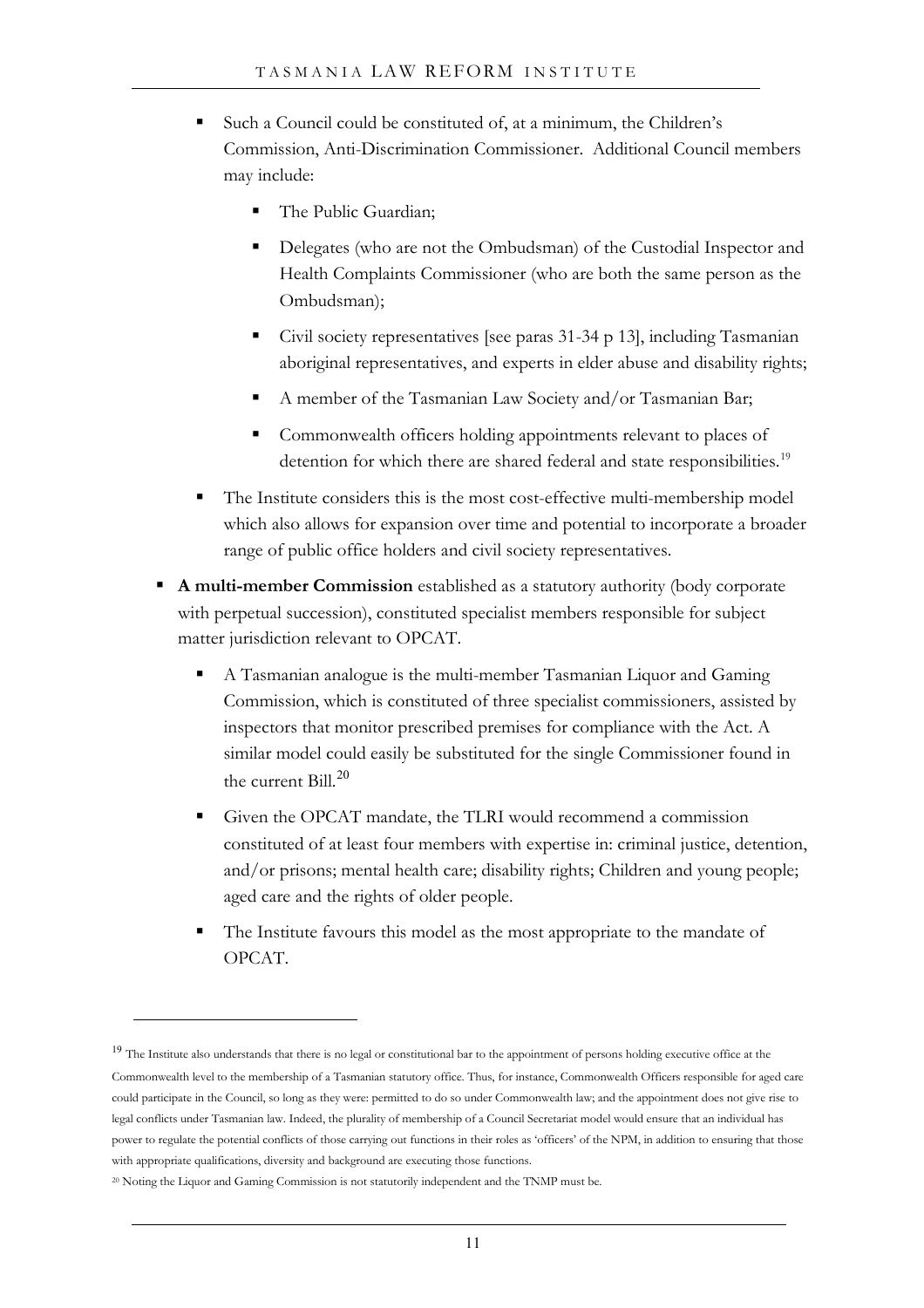- 25. The Institute notes that, whilst the collaborative model pursued in other Australian jurisdictions is more pluralist in its membership, it has concerns about structural independence, autonomy and resourcing set out above, at least in the Tasmanian context. The Institute does not favour such a model for Tasmania.
- <span id="page-13-0"></span>26. Noting what is above, the Institute recommends removing the refence to "a person" in clause 8 and inserting language consistent with the establishment of a body. References to the TNPM as a 'he or she' will need to be replaced throughout the Bill with appropriate reference to the TNPM as a body.
- <span id="page-13-1"></span>27. The Institute also recommends inserting the words "or delegates" after the words "and any staff" in clause 10 to ensure that all individuals working within the remit of the TNPM are captured. Independence would also be enhanced by the addition of provisions regarding security of tenure, remuneration, period of appointment, and conditions for dismissal.

#### *Staff*

28. Clause 12 of the Bill designates staffing arrangements for the TNPM.

- 29. To fulfil its functions, the NPM needs to have a deep understanding of the particular challenges and risks faced by those most vulnerable to deprivation of liberty. Recruiting NPM staff with these lived experiences and/or cultural knowledge will strengthen the mechanism's effectiveness as well as the level of trust that the public places in its work. Of particular concern to TLRI is the lack of mandated representation of Tasmanian Aboriginal<sup>[21](#page-13-3)</sup> or disabled people or their carers in the membership or staffing of the TNPM.<sup>[22](#page-13-4)</sup>
- <span id="page-13-2"></span>30. The Institute therefore recommends adding to clause 12(4) a requirement that the TNPM prioritise making efforts to recruit and retain staff who are Aboriginal and Torres Strait Islander and people with a disability.

<span id="page-13-4"></span><span id="page-13-3"></span><sup>21</sup> According to the Australian Bureau of Statistics, on 30 June 2020, Aboriginal and Torres Strait Islander prisoners made up 29 percent of all prisoners in Australia; and in Tasmania Aboriginal and Torres Strait Islander prisoners increased by 4 percent from 140 to 145. <sup>22</sup> In its Disability Inclusive National Preventive Mechanism Position Paper, Disabled People's Organisations Australia also noted that: "People with disability are significantly over-represented in places of detention and experience much higher rates of all forms of violence, torture and illtreatment".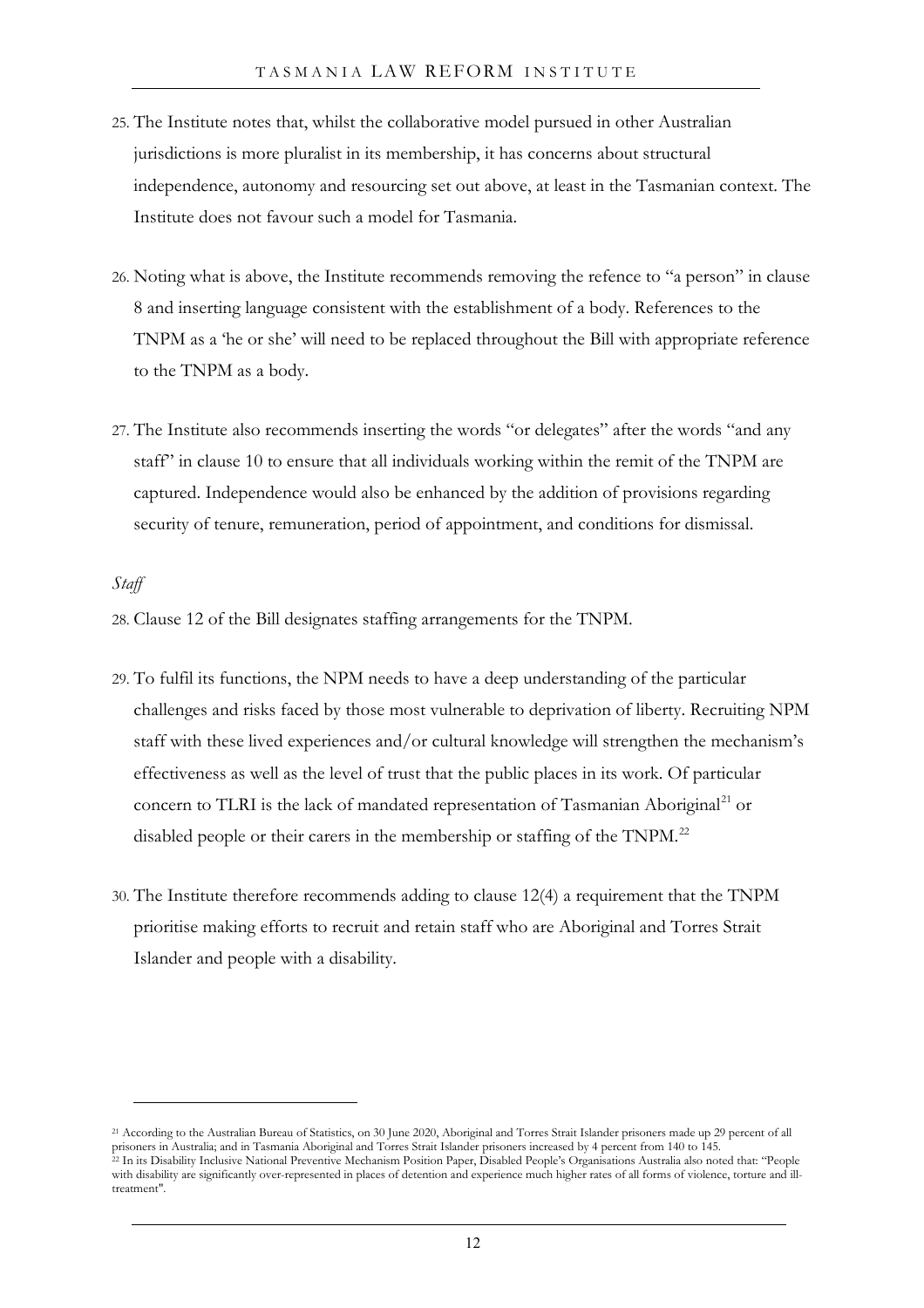*Civil Society provisions*

- <span id="page-14-0"></span>31. More broadly the Institute encourages the Government to incorporate express provisions for the involvement in, and contribution to, the TNPM by Tasmanian civil society.
- 32. Although OPCAT does not explicitly state NPMs need to establish formal partnerships with civil society, there is ongoing recognition from the Subcommittee on Prevention that this is best practice.<sup>23</sup> Norway offers an example of how this can be reflected in the legislation: Chapter 4, Section 19 of the *Civil Ombudsman Act* stipulates the appointment of an advisory committee, which is to contribute expertise and advice to the NPMs work. That committee is comprised of 18 members representing organisations with expertise in areas such as: human rights; children; equality and anti-discrimination; user experience from different sectors and conditions for various groups of people who are deprived of their liberty. The advisory committee meets as part of the NPM three times a year, and maintains a continuous dialogue as needed.
- 33. In Australia, the Commonwealth Ombudsman has noted that:

The work of the NPM network is likely to be informed by the views of civil society and by lived experience of detention. NPMs may seek to apply civil society's knowledge and expertise. Once NPMs are established, they may wish to consider whether relevant civil society representatives could inform their inspection regimes, such as through the establishment of formal advisory committees, or informal ad hoc advice or submissions. It may also be appropriate in some circumstances for civil society representatives to participate in inspections.<sup>24</sup>

<span id="page-14-1"></span>34. The Australian Human Rights Commission has similarly noted that "formal cooperation agreements between the NPM bodies and civil society organisations set out both how civil society organisations can feed into the inspection process and how the NPM bodies can rely on civil society expertise".<sup>[25](#page-14-3)</sup>

<span id="page-14-2"></span><sup>23</sup> Subcommittee on Prevention of Torture and Other Cruel, Inhuman or Degrading Treatment or Punishment, SPT Observation Report to New Zealand, CAT/OP/NZL/1 (2017); Subcommittee on Prevention of Torture and Other Cruel, Inhuman or Degrading Treatment or Punishment, SPT Report to the NPM of Spain, CAT/OP/ESP/2 (2018).

<sup>24</sup> Commonwealth Ombudsman (September 2019) Implementation of the Optional Protocol to the Convention against Torture and Other Cruel, Inhuman or Degrading Treatment or Punishment; (OPCAT) Baseline Assessment Of Australia's OPCAT Readiness, p43 3.14 https://www.ombudsman.gov.au/\_\_data/assets/pdf\_file/0025/106657/Ombudsman-Report- Implementation-of-OPCAT.pdf.

<span id="page-14-3"></span><sup>25</sup> Australian Human Rights Commission (2020) Implementing OPCAT in Australia, p11.

https://humanrights.gov.au/sites/default/files/document/publication/ahrc\_2020\_implementing\_opc at.pdf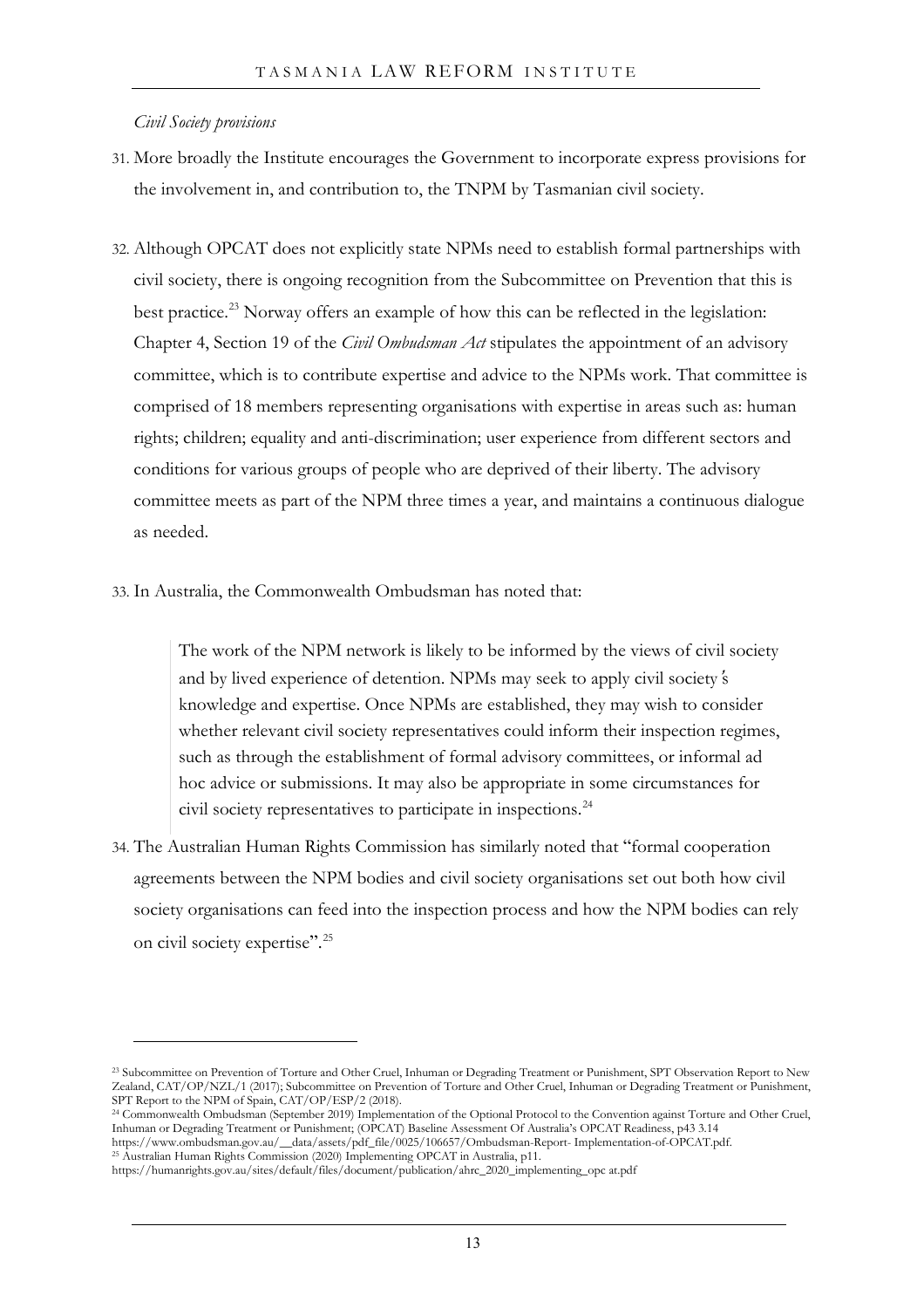35. As noted above [see para [24\]](#page-11-2), civil society representatives could participate in a Council / Secretariat model. Alternatively, a Board or Committee of the TNPM constituted of civil society representatives, could be established to assist the office in the exercise of its functions.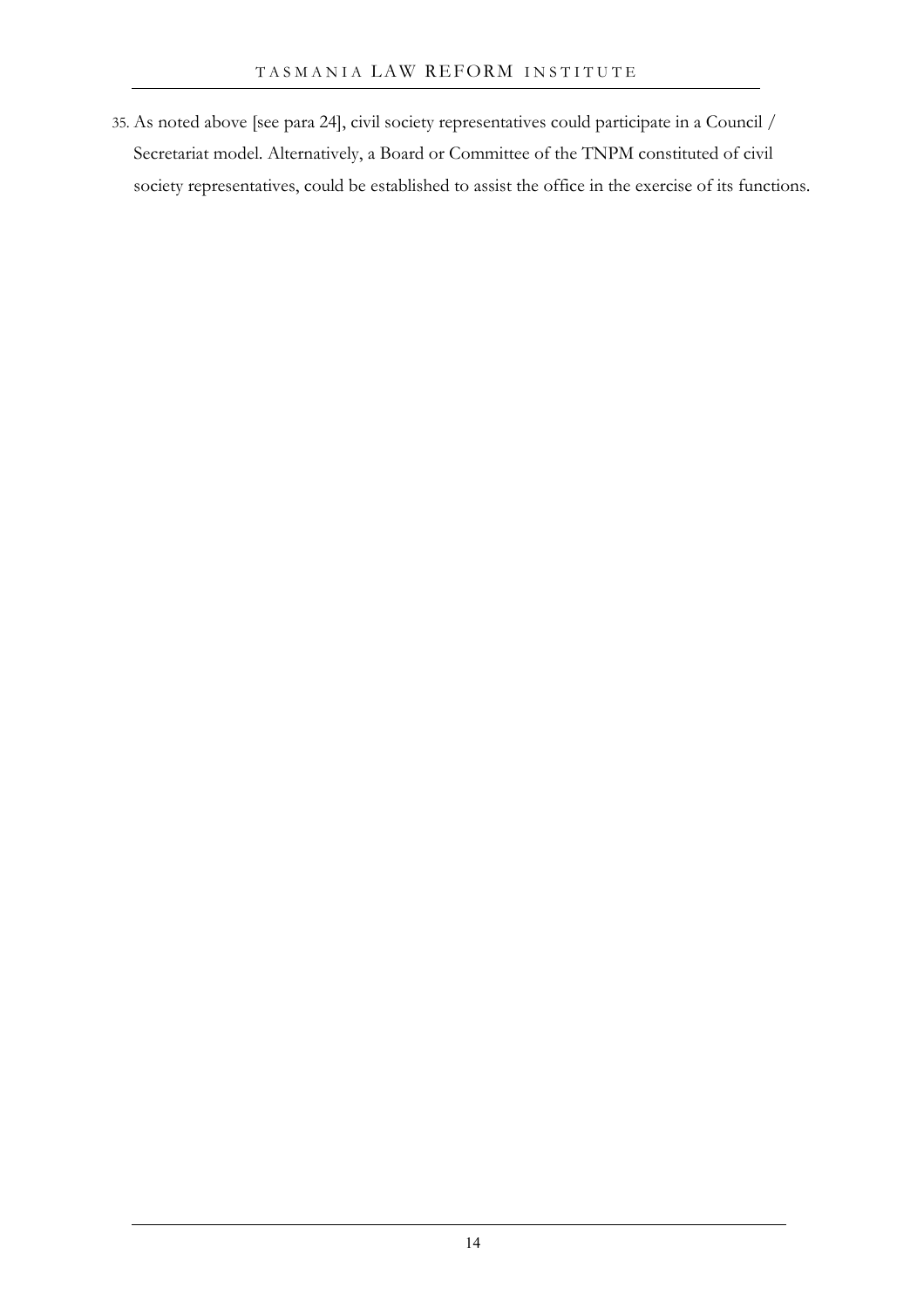## **2. Resourcing**

- TLRI recommends that appropriate funding and staffing for the office of the TNPM be specified within the principal bill or consequential amendments.
- 36. The Institute has set out several concerns about the potential for staff and resourcing shortages to undermine the efficacy of the TNPM and its capacity to pursue its legislative and international law mandate [see paras [21](#page-10-2)[-24\]](#page-11-2). In addition, the Institute also highlights that, under clause 38, the administration of this Act is assigned to the Minister for Corrections, and the department responsible to that Minister in relation to the administration of this Act is the Department of Justice.
- 37. As the continuing funding challenges faced by the Ombudsman / Health Complaints Commission / Custodial Inspector has shown, the reliance on annual funding allocations from regular discretionary funding allocations from the Department or Minister makes an independent inspectorate highly vulnerable.
- 38. The Commonwealth Ombudsman has noted that:

The [Subcommittee on Prevention] has previously been critical of inspectorates housed within their respective ministries, or connected financially, logistically or in a supervisory capacity within their ministries and reiterates that '[f]inancial independence and the ability to make budgetary allocations according to priorities is another key requirement for NPMs'.<sup>[26](#page-16-0)</sup>

39. Article 18 of OPCAT provides that the "States Parties undertake to make available the necessary resources for the functioning of the national preventative mechanisms". The NPM Guidelines further stipulate:

States parties have a legal obligation to make a specific allocation of the resources necessary to allow NPMs to function effectively and independently and carry out all OPCAT-related tasks. Financial autonomy is a fundamental prerequisite for independence. The legislation providing for the establishment of NPMs should also

<span id="page-16-0"></span><sup>26</sup> Commonwealth Ombudsman (September 2019) Implementation of the Optional Protocol to the Convention against Torture and Other Cruel, Inhuman or Degrading Treatment or Punishment; (OPCAT) Baseline Assessment Of Australia's OPCAT Readiness, p17 2.7.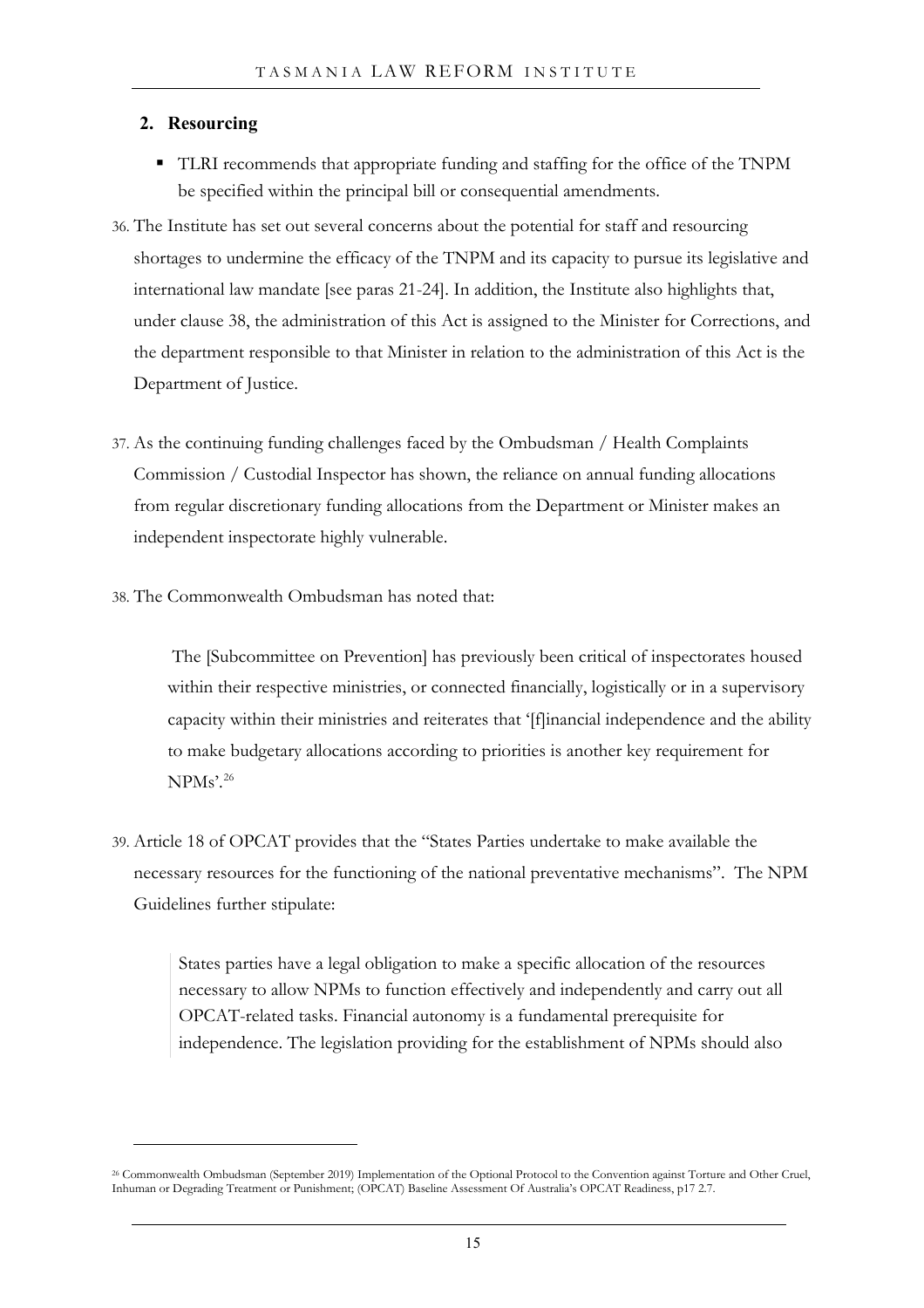include provisions regarding the source and nature of their funding, and specify the process for the allocation of annual funding to the NPMs.[27](#page-17-1)

- 40. In relation to establishing legislation, the Subcommittee on Prevention recommends that: "[t]he mechanism's legal framework should […] provide for outward-facing functions of the NPM […] and require a separate budget line in the State budget for the funding of the NPM, in order to ensure its continuous financial and operational autonomy". [28](#page-17-2) Similar requirements for financial and administrative autonomy may be found in the *Paris Principles.*
- 41. In addition to attending places in which persons are deprived of their liberty, the TNPM may reasonably be required to perform a number of ancillary duties, including commenting on existing and draft legislation, engaging relevant stakeholders in ongoing human rights education and training, consulting with civil society stakeholders, and revising existing standards for the various forms of detention within the NPM remit. As such, it is imperative that the Tasmanian NPM's legal framework guarantees the required resources and funding independent of a department to which it is responsible for monitoring and reporting.
- <span id="page-17-0"></span>42. The Institute recommends adding provisions that guarantee that the TNPM is provided with adequate resources. The Institute recommends adding the following provision, which exists in each of the three Schedules of the South Australian *OPCAT Implementation Bill 2021*:

### **Staff and resources**

The NPM must be provided with the resources reasonably required for exercising their functions under this Schedule and the *OPCAT implementation Act 2021*.

<span id="page-17-1"></span><sup>&</sup>lt;sup>27</sup> [https://www.ohchr.org/Documents/Publications/NPM\\_Guide\\_EN.pdf,](https://www.ohchr.org/Documents/Publications/NPM_Guide_EN.pdf) page 16.

<span id="page-17-2"></span><sup>28</sup> Subcommittee on Prevention of Torture and Other Cruel, Inhuman or Degrading Treatment or Punishment (12 December 2019) Report on the visit made by the Subcommittee on Prevention of Torture and Other Cruel, Inhuman or Degrading Treatment or Punishment for the purpose of providing advisory assistance to the national preventive mechanism of Turkey, CAT/OP/TUR/1, paragraph 21.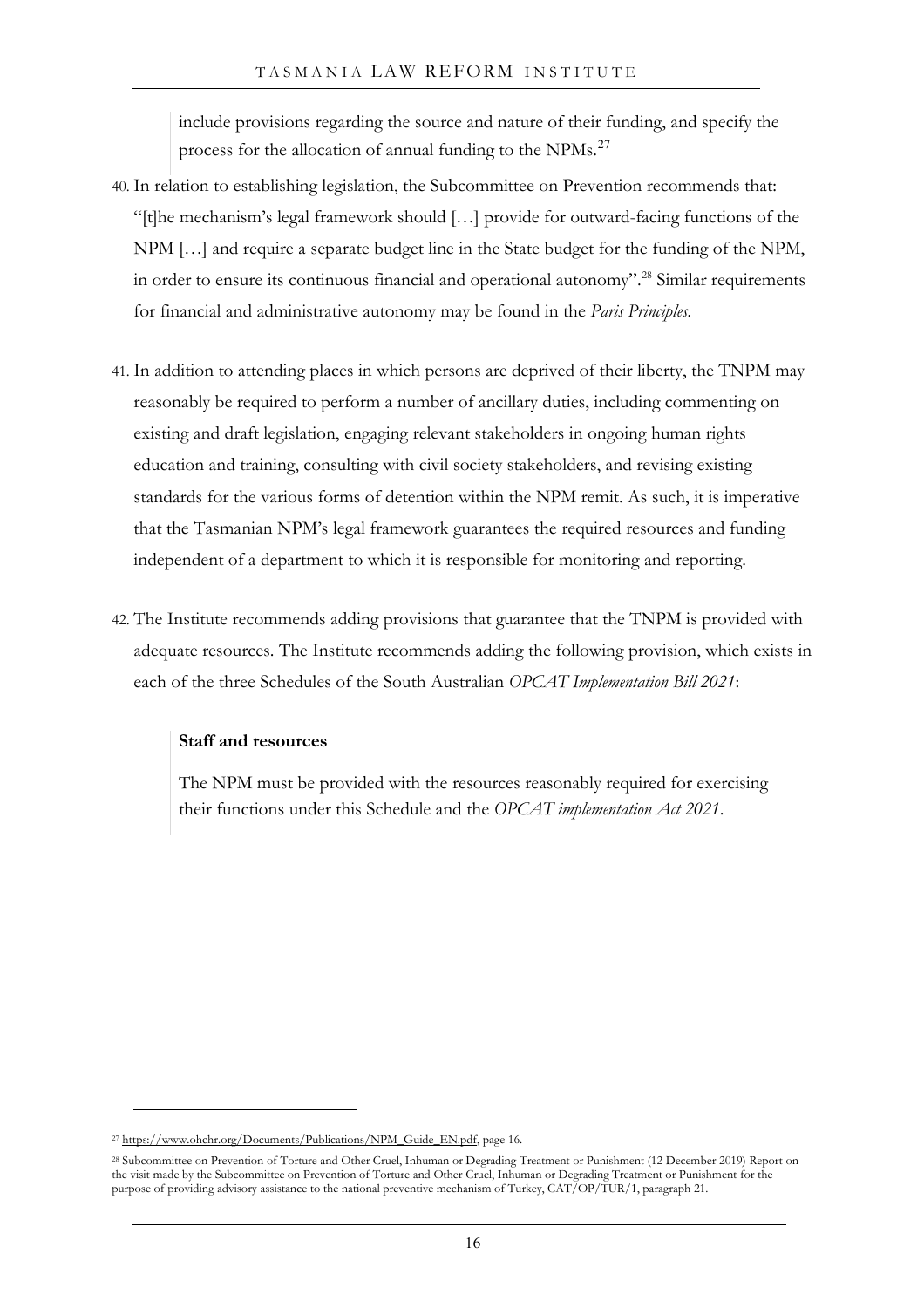## **3. Accountability**

- TLRI recommends that the reporting role of the office of the TNPM to the Parliament be broader and articulated to ensure effective scrutiny of Ministerial and Departmental compliance with OPCAT in accordance with Tasmania's system of representative and responsible government.
- 43. OPCAT directs States to invest NPMs with a range of powers of recommendation and reporting about the treatment and conditions of persons detained. NPMs are to variously report to "relevant authorities"[29](#page-18-0) with the aim of ensuring those authorities "enter into a dialogue  $[\dots]$  on possible implementation measures" to improve those conditions.<sup>[30](#page-18-1)</sup> NPMs are also to produce, publish and disseminate annual reports to the Parliament.<sup>[31](#page-18-2)</sup>
- 44. The Institute welcomes the inclusion of clause 9 of the Bill which sets out the functions of the TNPM which include, *inter alia*, "to publish reports, recommendations, advice or findings in relation to detainees or places of detention". It also welcomes the provisions in clauses 18, 23 and 24 of the Bill which, with some adjustment, will support a TNPM with accountability measures that will enhance the positive impact of the Bill.<sup>[32](#page-18-3)</sup>
- 45. Clause 18 of the Bill makes provision for the TNPM making recommendations or providing advice with respect to an inspection carried out of a place of detention. Clause 18(4) specifically addresses circumstances where it appears to the TNPM that "no appropriate steps have been taken within a reasonable time". After "considering any comments made by or on behalf of the relevant authority to whom the recommendation was made or advice was

<span id="page-18-0"></span> $29$  Article 19(b) and (c)

<span id="page-18-1"></span><sup>30</sup> Article 22.

<span id="page-18-2"></span><sup>31</sup> Article 23 of OPCAT provides: "The States Parties to the present Protocol undertake to publish and disseminate the annual reports of the national preventative mechanisms". This is further elaborated in the NPM Guidelines at para 29: The State should publish and widely disseminate the Annual Reports of the NPM. It should also ensure that it is presented to, and discussed in, by the national legislative assembly, or Parliament. The Annual reports of the NPM should also be transmitted to the SPT which will arrange for their publication on its website

<span id="page-18-3"></span><sup>32</sup> Clause 23 of the Bill provides for an annual report to be submitted by the TNPM to the Commonwealth Ombudsman (or another body nominated as the National Preventive Mechanism Coordinator from time to time) with that report to include a description of the TNPM activities, an evaluation of the response of relevant authorities to the TNPM recommendations or advice; and any recommendations for legislative change or administrative action.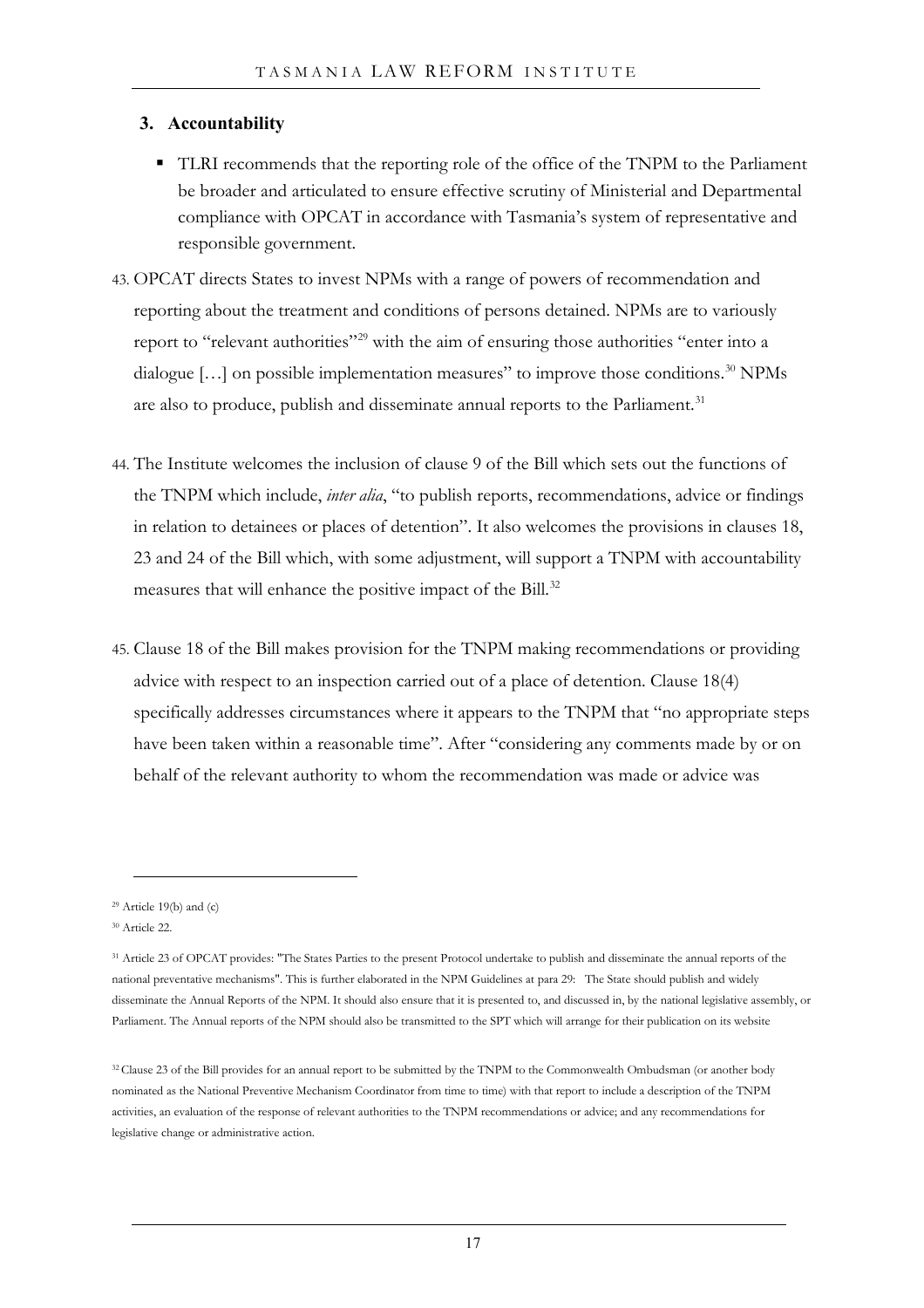provided", the TNPM is to send to the Premier and the responsible Minister "[a] copy of that recommendation or advice together with a copy of any such comments".

- 46. Beyond this the Institute notes that the Bill requires a higher level of obligatory reporting to the Tasmanian Parliament. There is not, for instance, any legislative mechanism by which the TNPM can report to the Parliament at the same time it reports to the Premier and responsible Minister, or alternatively if the Premier and responsible Minister do not themselves take appropriate steps "within a reasonable time". More broadly the TNMP should prosecute its constitutional obligation to parliament at any time it is reporting to other state, commonwealth or international authorities.
- 47. TLRI reiterates that this Bill is to be enacted by the Parliament as part of its commitment to preventing cruel, inhumane and degrading treatment. The Parliament has a direct and legitimate interest in being regularly appraised of the executive's conduct in all aspects of government across the state and whether that conduct complies with the legislative framework which it has enacted to regulate that conduct. Indeed, given Tasmania is a subdivision of a state of Australia in which a dualist system of implementation for the purposes of international law, the responsibility of Ministers of the Crown for compliance with the Bill, and the international legal obligations it subsumes into Tasmanian law are, as a matter of constitutional principle first and foremost to the Parliament. Within a system of representative and responsible government the executive owes its duties and accountabilities to Parliament which holds it to account for non-compliance with statute. As the plurality of the High Court emphasised in *Egan v Willis:*

A system of responsible government traditionally has been considered to encompass "the means by which Parliament brings the Executive to account" so that "the Executive's primary responsibility in its prosecution of government is owed to Parliament […] [it is] the task of the legislature "to watch and control the government: to throw the light of publicity on its acts" […] whilst "the primary role of Parliament is to pass laws, it also has important functions to question and criticise government on behalf of the people" and that "to secure accountability of government activity is the very essence of responsible government".<sup>[33](#page-19-0)</sup>

<span id="page-19-0"></span><sup>33</sup> *Egan v Willis* [1998] HCA 71, per Gummow, Gaudron & Hayne JJ at [41].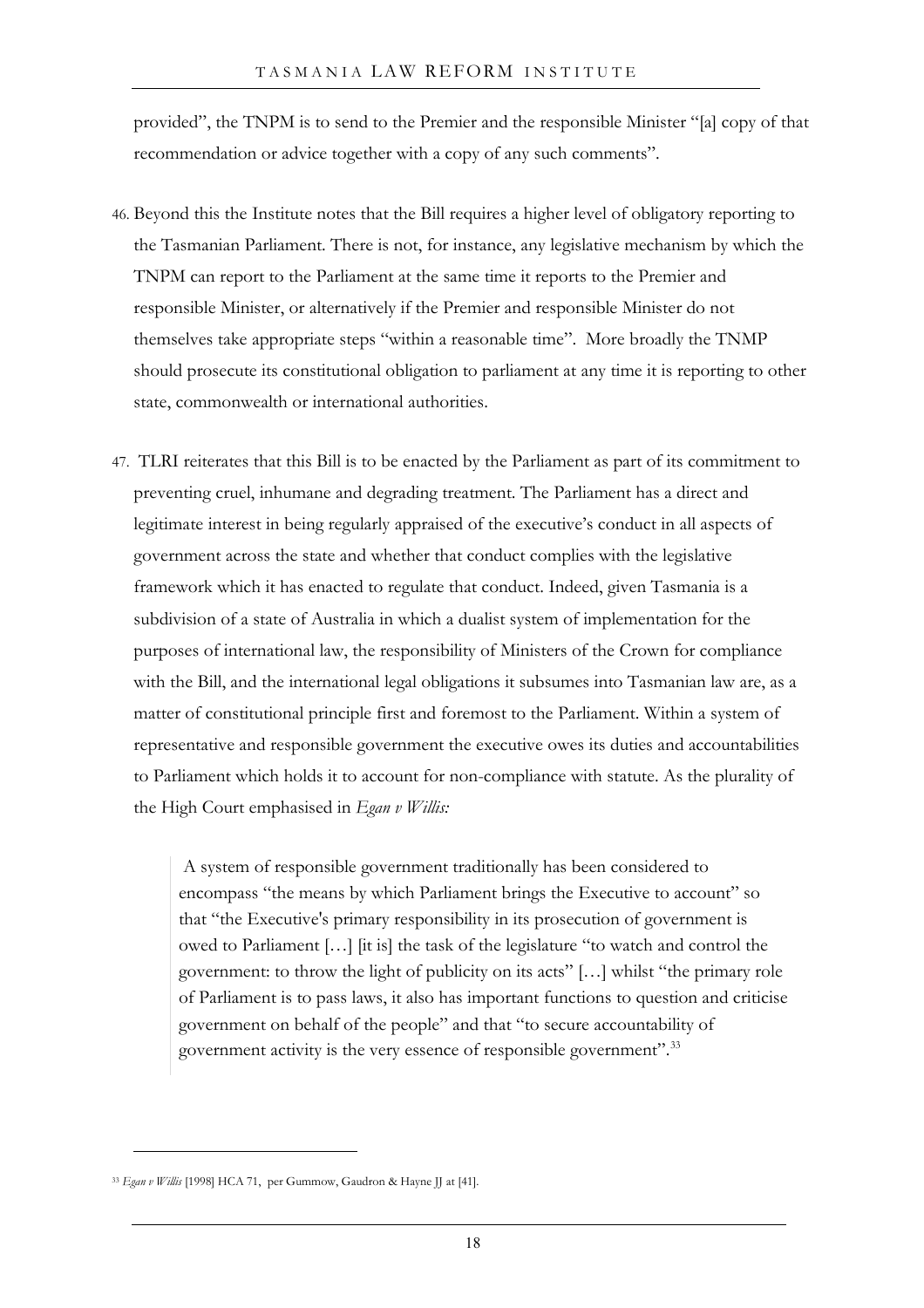- 48. In the Institute's view, this Bill provides a unique opportunity for Parliament to broaden its supervisory function on behalf of all the people of Tasmania, but especially the most vulnerable. Indeed, it is the Institute's view that Parliament must be the principal scrutiny body by consequence of the constitutional law of the state.
- 49. Finally, the Institute is concerned that the Parliament be the arbiter of the termination or suspension of the TNPM. If the Governor pleads for the suspension of the office (or members, if the TNPM is not a person sole) on grounds the Parliament rejects, then the Governor should not be permitted to suspend on the same grounds unless substantially new material relevant to the suspension is found.
- <span id="page-20-0"></span>50. The Institute recommends the following amendments to the clauses of the Bill as they are currently articulated to bring them in line with and fulfil the aims of OPCAT:
	- In clause  $9(1)(k)$ , the Institute recommends inserting "and table in Parliament" after the words "to publish"
	- In clause 18(4), the Institute recommends:
		- Removing the word "may" and replacing it with "must"; and
		- Inserting "and table in Parliament" after "send to the Premier and the responsible Minister"
	- In clause 23, amend sub-clause (2) to read as follows:

(2) The Tasmanian national preventive mechanism is required to submit an annual report within the period of 4 months after 30 June in each year to:

- (a) the National Preventive Mechanism Coordinator; and
- (b) Parliament.
- The Institute recommends adding a new subsection (i) to clause 24(3): "to Parliament"
- Clauses 7 and 8 should clarify that the Governor may not plead or address the Parliament for the suspension or removal of the TNPM (or members of the TNPM) on the same, or substantially similar grounds to those which Parliament has not previously admitted.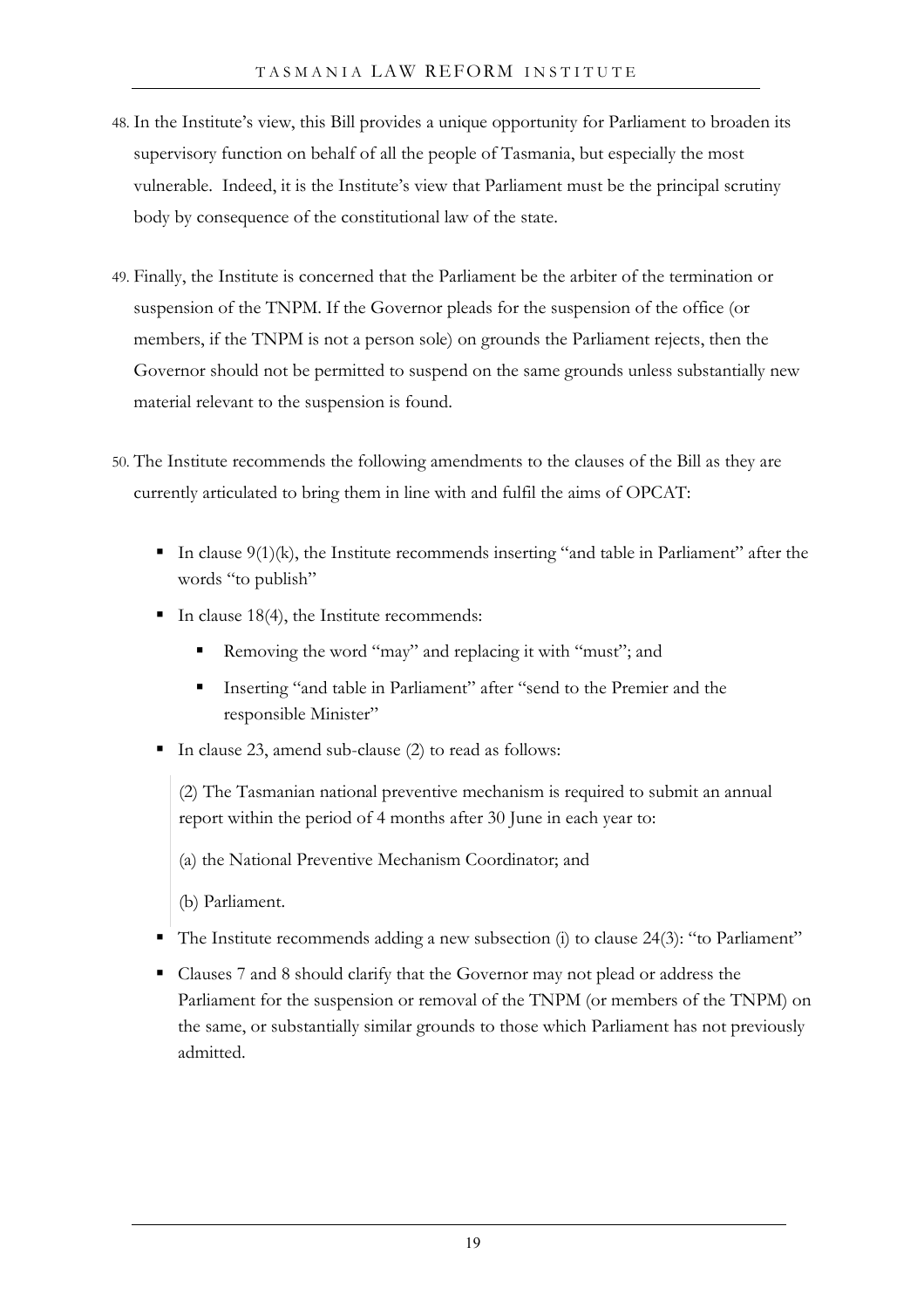## **4. Compliance with the TNPM and Protection Against Reprisals**

- TLRI recommends that there is a clear requirement for a detaining authority and its staff to comply with a TNPM request relevant to the exercise of TNPM functions.
- TLRI recommends clearer and stronger protections against reprisal must be provided for under the legislation to ensure persons who are, or have been detained are not punished or prejudiced for communicating with NPMs or any officer acting under the authority of the Bill.

## *Compliance with the TNPM*

- 51. In its current form, clause 25(2)(b) is a circular provision which undercuts the essence of the TNPM's role and effectiveness. Clause 25(2)(b) provides that non-compliance with a request or requirement of the TNPM is an offence, except where compliance would require the person to provide information, answer questions or produce documents that may incriminate that person in an offence.
- 52. Firstly, it is unclear whether this Bill intends to refer to offences under the Bill, or instead refer to an offence under Tasmanian or Commonwealth law generally, excluding an offence under the Bill.
- 53. If this Bill intends the former, then it needs to specify that it means an offence *other than an offence under the Bill*, because under the Bill non-compliance with a TNPM request or requirement is itself an offence. In particular, clause 26(a) makes it an offence for a person to wilfully fail, to comply with any lawful requirement of the Tasmanian national preventive mechanism, or a member of his or her staff, *except as specified in section 25,* or unless they have a "reasonable excuse".
- 54. If, on the other hand, this Bill intends to refer to an offence under Tasmanian or Commonwealth law generally, then this presents a fundamental impediment to the TNPMs ability to fulfil the purpose of OPCAT, which is to identify and prevent the torture and cruel, inhuman or degrading treatment or punishment of people being deprived of their liberty.
- 55. Fundamentally, OPCAT is directed towards identifying and preventing serious breaches of human rights, many of which constitute a criminal offence. Article 1 of OPCAT articulates this in no uncertain terms: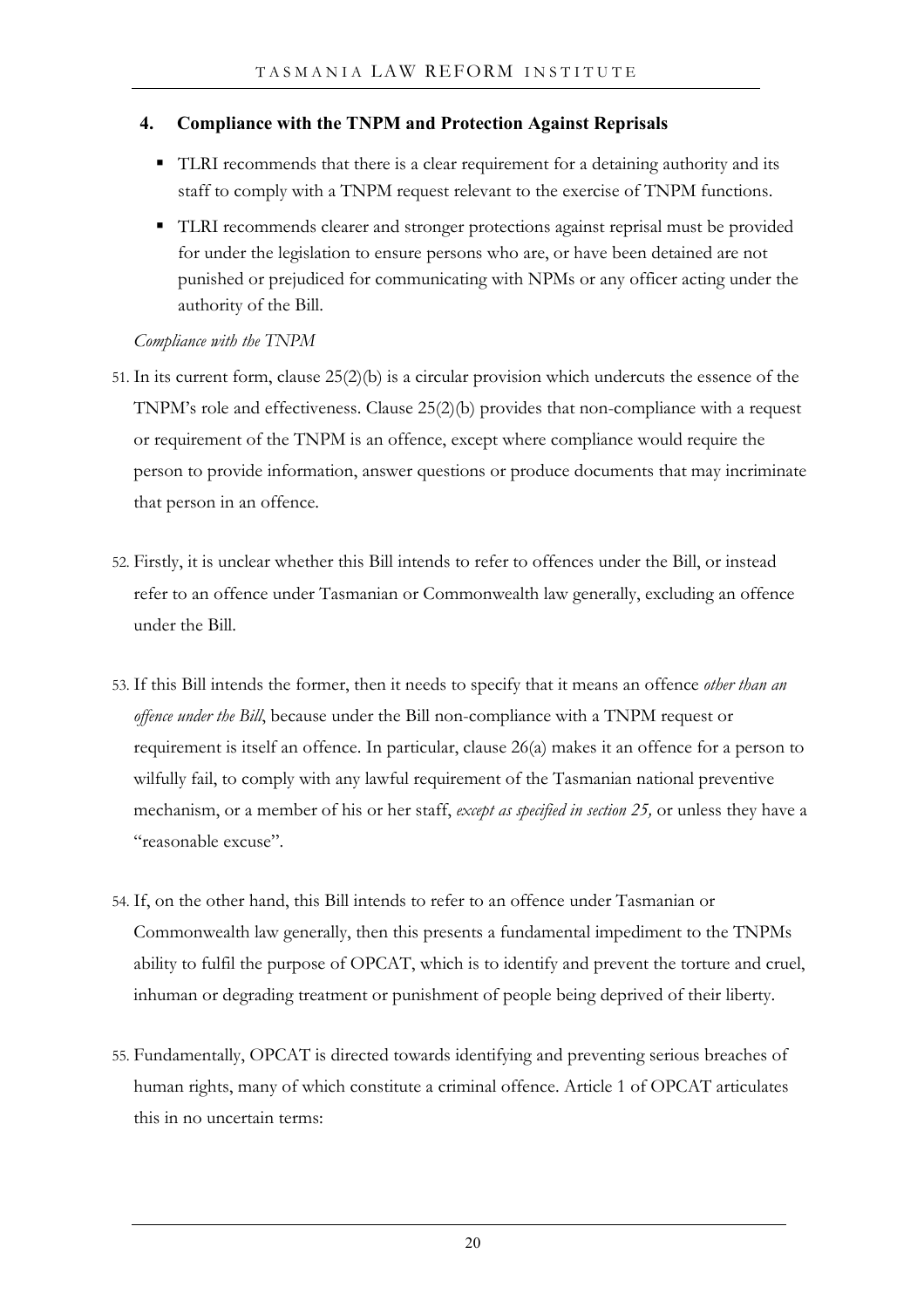The objective of the present Protocol is to establish a system of regular visits undertaken by independent international and national bodies to places where people are deprived of their liberty, in order to prevent torture and other cruel, inhuman or degrading treatment or punishment.

- 56. If a person refuses to provide information relevant to the mandate of the TNPM on the grounds that doing so would reveal criminal conduct towards a detainee, then the state is under a legal duty of care, as the ultimate custodian of that detainee, to investigate and stop the potential criminal activity.
- 57. Secondly, if a person were to use clause 25 as an exception for non-compliance, the TNPM would necessarily be aware that potentially criminal behaviour has been perpetrated by a detaining authority or staff. In fulfilling its mandate, the TNPM would then be compelled to investigate the activities of the detaining facility further, which may in turn be further obstructed by continued use of the clause 25(2) exception by the detaining authority or staff involved.
- 58. In addition to clause 21(1), which empowers the TNPM to refer a matter to a "relevant authority" (which includes a "public authority") in the course of exercising TNPM functions, the TLRI recommends that clause 25 be clarified and strengthened by replacing subclause 25(2) with a separate clause acknowledging existing rules or principles of law relating to privileges and immunities. The South Australian *OPCAT Implementation Bill 2021* offers an alternative in the following clause:

## **17 Protections, privileges and immunities**

Nothing in this Act affects any rule or principle of law relating to—

- (a) legal professional privilege; or
- (b) "without prejudice" privilege; or
- (c) public interest immunity.

(2) A person is excused from answering a question or producing a document or other material in connection with an inquiry if the person could not be compelled to answer the question or produce the document or material in proceedings in the Supreme 5 Court.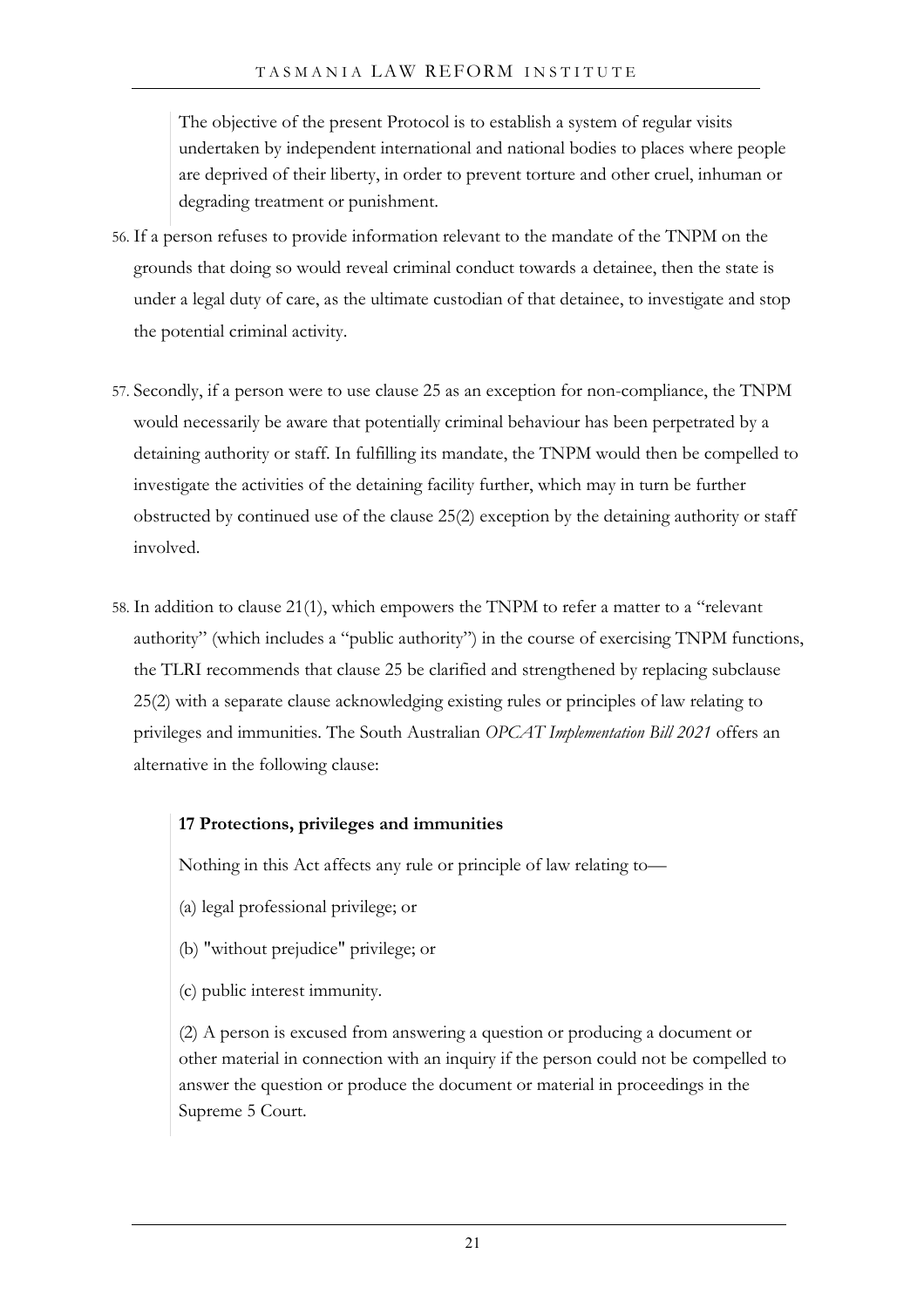(3) A person who provides information or a document to an NPM under this Act has the same protection, privileges and immunities as a witness in proceedings before the Supreme Court.

(4) A person who does anything in accordance with this Act, or as required or authorised by or under this Act, cannot by so doing be held to have breached any code of professional etiquette or ethics, or to have departed from any acceptable form of professional conduct.

#### *Powers and Immunities*

- 59. Clause 15 of the Bill provides that the NPM is entitled to access a detainee "at all reasonable times". The qualification of the word 'access' in relation to a detainee being "at all reasonable times" is not defined in the Bill. The clause does not specify: what is reasonable, on what basis could access be refused; and how an assertion that the time of inspection is unreasonable might be challenged or reviewed.
- 60. Without specified criteria for what may constitute a "reasonable" time, this wording is problematic for both the TNPM as monitoring authority and the detaining authority. From the position of the detaining authority, it may seem reasonable to refuse access to a monitoring authority because of staff shortages, dangerous conditions for visitors, and other priorities or emergencies. Given the pressures that many public institutions are under, the detaining authority may legitimately believe that they have reasonable grounds for refusal. The refusal may however be perceived as a delaying tactic to cover up inappropriate conduct, if not by the TNPM, then by the public. Given the Bill has no provisions for resolving disputes about what is reasonable and what is not, a conflict between monitoring and detaining authorities is likely to be protracted, compounding issues of trust and confidence in one or both parties.
- 61. Article 20 of OPCAT sets out what States Parties undertake to grant the NPM to enable it to fulfil its mandate. This includes: "(c) Access to all places of detention and their installations and facilities". The NPM Guidelines further provide at para 25:

The State should ensure that the NPM is able to carry out visits in the manner and with the frequency that the NPM itself decides. This includes the ability to conduct private interviews with those deprived of liberty and the right to carry out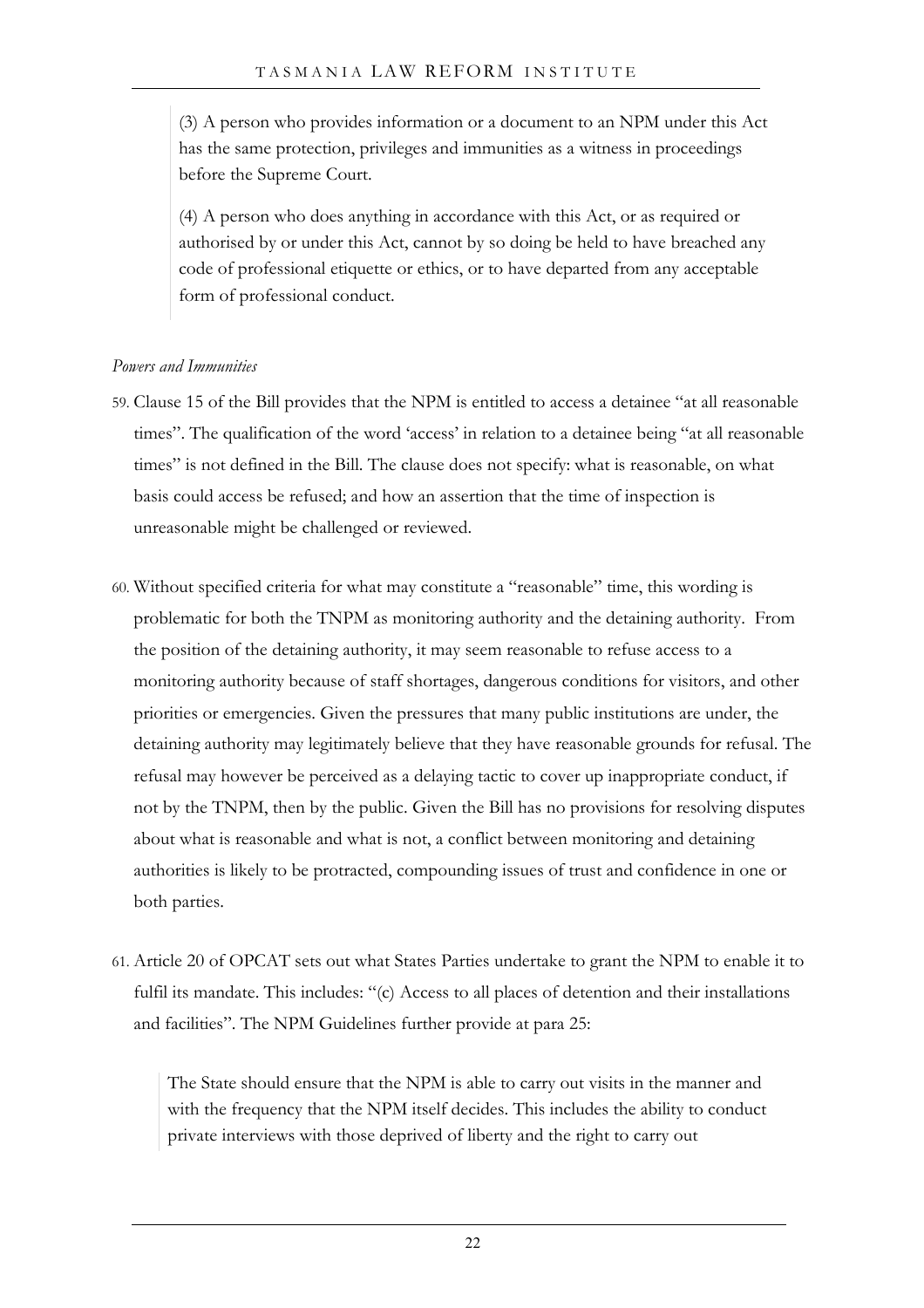unannounced visits at all times to all places of deprivation of liberty, in accordance with the provisions of the Optional Protocol.

- 62. OPCAT does not limit the meaning of 'access' in the mandate that it says can be granted to the NPM. The NPM Guidelines also refer to the right of the NPM to "carry out unannounced visits at all times" which similarly connotes that the mandate of the NPM to have access should not be limited.
- 63. It is likely that the use of the word reasonable would impermissibly limit the ability of the TNPM to fulfil its mandate in a way that is OPCAT compliant. Particularly in the Tasmanian setting where there are shared unit settings, such as the public hospital where access to the mental health unit contained in that hospital could be rejected on an ostensibly reasonable basis where there may be staffing or resourcing limitations.
- <span id="page-24-0"></span>64. The TLRI recommends that the "reasonable times" provision is removed from clause 15. This would be consistent with the AHRC recommendations that the NPM "have unfettered access to places of detention and have the liberty to choose its visiting schedule".<sup>[34](#page-24-2)</sup> It would also be consistent with the approach taken in South Australia,<sup>[35](#page-24-3)</sup> which mediates any potential impact on the facility by obliging the NPM to, "take reasonable steps to ensure that the safe administration of the [...] facility is not compromised by the inspection". A similar obligation could be added to an "unfettered" clause 15.
- <span id="page-24-1"></span>65. If the removal of the "reasonable times" phrase from clause 15 is not accepted then the TLRI recommends that specific and discrete grounds to justify refusal of access by a detaining authority be set out in the Bill. Relatedly it should set out what would constitute an unreasonable excuse for refusing to comply with the TNPM or its staff – that is, wilfully obstructing, resisting or threatening an oversight body.<sup>[36](#page-24-4)</sup> In both situations the Bill should

<span id="page-24-2"></span><sup>34</sup>Australian Human Rights Commission (2020) Implementing OPCAT in Australia, p28. https://humanrights.gov.au/sites/default/files/document/publication/ahrc\_2020\_implementing\_opc at.pdf

<span id="page-24-3"></span><sup>35</sup> *OPCAT Implementation Bill 2021 (SA),* which in relation to the inspection of prescribed mental health facilities, prescribed custodial police stations, and the inspection of training centres permits the NPM to "inspect any part...in which detainees are detained and such other parts...as the NPM considers relevant to their functions...(and for that purpose may have free and unfettered access to the prescribed...facility)".

<span id="page-24-4"></span><sup>36</sup> Specifically, clause 26 'Offences against Tasmanian national preventive mechanism' - 'A person must not -- (a) without reasonable excuse, wilfully obstruct, hinder, resist or threaten the Tasmanian national preventive mechanism, or a member of his or her staff, in the exercise of functions under this Act; or (b) without reasonable excuse, refuse or wilfully fail, to comply with any lawful requirement of the Tasmanian national preventive mechanism, or a member of his or her staff, except as specified in section 25.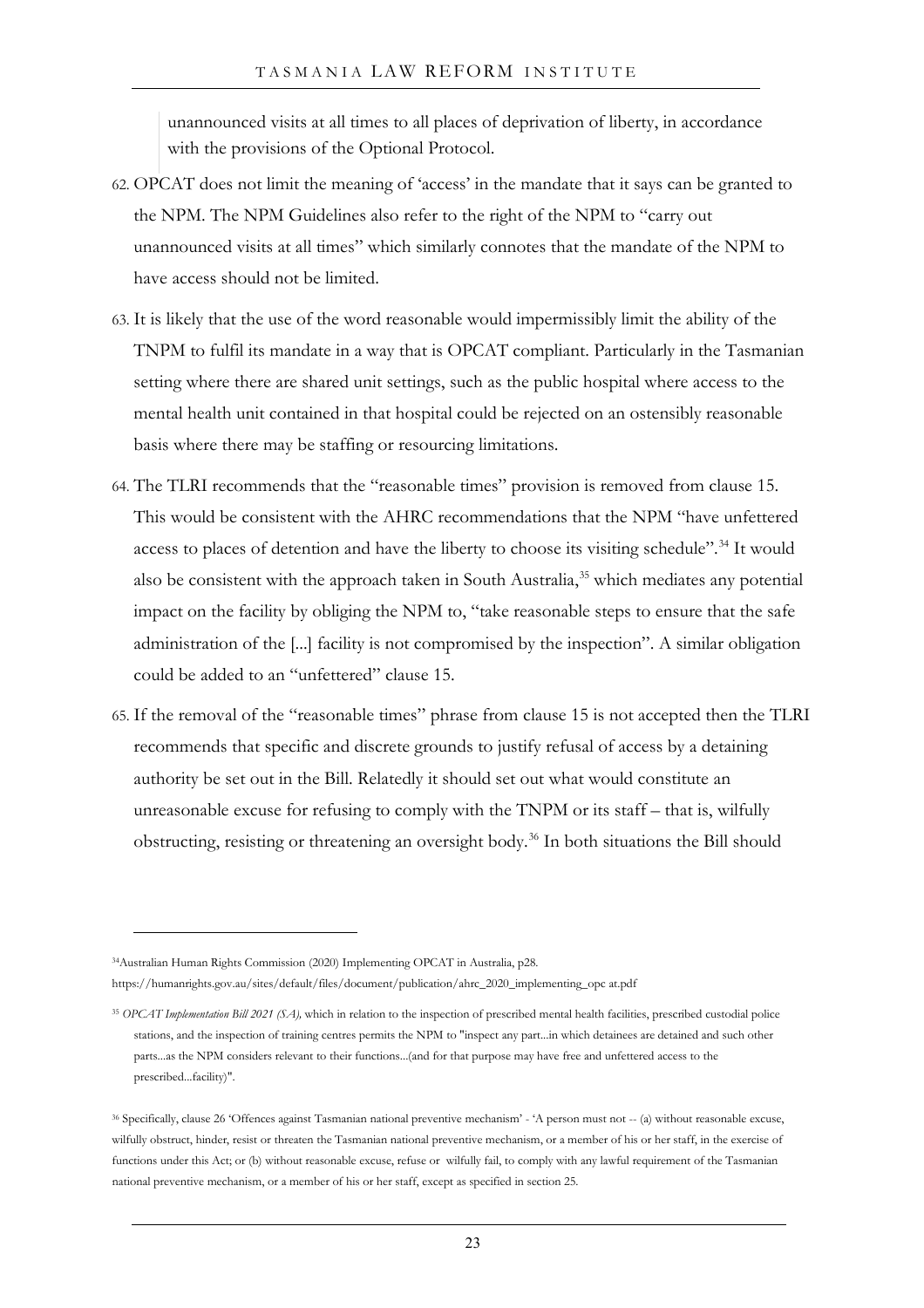provide for an independent body, such as a judge or magistrate acting *persona designata,* to expeditiously resolve any dispute.

66. Article 20(d) of OPCAT provides that for the NPM to fulfil its mandate it must have:

The opportunity to have private interviews with the persons deprived of their liberty without witnesses, either personally or with a translator if deemed necessary, as well as with any other person who the national preventive mechanism believes may supply relevant information.

<span id="page-25-0"></span>67. Clause  $15(2)(a)$  should be amended so that it is consistent with the language in Article  $20(d)$ of OPCAT to make clear that the interview is not only to be conducted "out of the hearing of any other person" but also without it being physically witnessed. The Institute therefore recommends the provision be removed and replaced with "must allow the Tasmanian national preventive mechanism to conduct a private interview with persons deprived of their liberty without witnesses, either personally or with a translator if deemed necessary, as well as with any other person who the national preventive mechanism believes may supply relevant information".

#### *Protection Against Reprisals*

• The TLRI recommends that the Bill add a penalty provision to clause 34 in order to strengthen protections for persons providing information to the TNPM.

68. The NPM Guidelines note as a basic principle that "those who engage or with whom the NPM engages in the fulfilment of its functions under the Optional Protocol should not be subject to any form of sanction, reprisal or other disability as a result of having done so". This is consistent with Article 21(1) of OPCAT, as are the comments of the UN Office of the High Commissioner for Human Rights which notes in its Practical Guide on The Role of National Preventive Mechanisms, that:

The relevant legislation (such as the legislative act establishing NPMs) should guarantee the prohibition of ordering, applying, permitting or tolerating any sanctions against any persons or organizations for having communicated with the NPMs any information, whether true or false, and no such persons or organizations shall be otherwise prejudiced in any way.<sup>[37](#page-25-1)</sup>

<span id="page-25-1"></span><sup>37</sup> United Nations Office of the High Commissioner for Human Rights (2018) Preventing Torture, The Role of National Preventive Mechanisms, A Practical Guide Professional Training Series No. 21. p 19.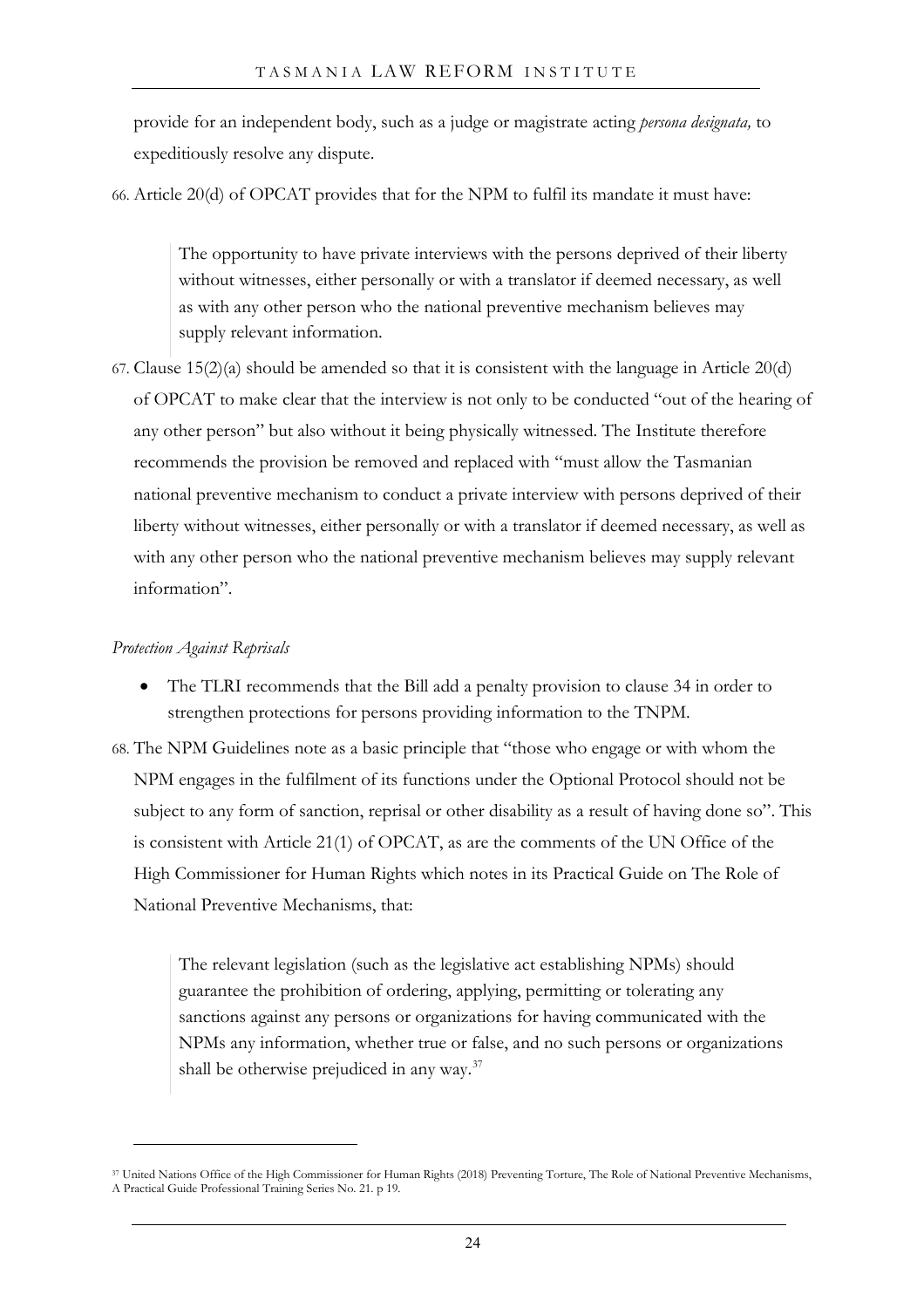#### 69. The NPM Guidelines further specify that:

As regards members and staff of NPMs, legislation should also specify: - privileges and immunities of members and staff, which are necessary for the independent exercise of their functions; and - protection against reprisals against members or staff, their families or any persons who have communicated with NPMs.

<span id="page-26-0"></span>70. In order to strengthen protections for any persons who, in good faith, provide information to the TNPM, the TLRI recommends that a penalty provision be added. Both South Australian and West Australian provisions on victimisation are appropriate.

- The South Australian *OPCAT Implementation Bill 2021* contains a "Victimisation" provision in Part 4, Section 14. This provides the following definition: "A person who causes detriment to another on the ground, or substantially on the ground, that the other person or a third person has provided, or intends to provide, information to an NPM under this or any other Act commits an act of victimisation" (s 14(1)). The South Australian Bill proscribes victimisation, with recourse either through tort law or through the complaint mechanism under the *Equal Opportunity Act 1984*.
- Part 8 Section 50 of Western Australia's *Inspector of Custodial Services Act 2003* also offers legislated protections from reprisal for people interviewed or providing information to the Inspectorate, setting out "victimisation" as an offence punishable by fine and a term of imprisonment. TLRI recommends adopting both civil and criminal liability provisions to deal with victimisation of witnesses:

### **50. Victimisation**

- $(1)$  A person must not —
- (a) prejudice, or threaten to prejudice, the safety or career of; or
- (b) intimidate or harass, or threaten to intimidate or harass; or

(c) do any act that is, or is likely to be, to the detriment of, another person because the other person —

(d) has provided, is providing or will or may in the future provide information to the Inspector in the performance of a function of the Inspector; or

(e) has performed a function of the Inspector in relation to the other person or is performing, or will or may in the future perform, any such function. Penalty: \$8 000 or imprisonment for 2 years.

(2) A person who attempts to commit an offence under subsection (1) commits an offence and is liable to the penalty set out in subsection (1).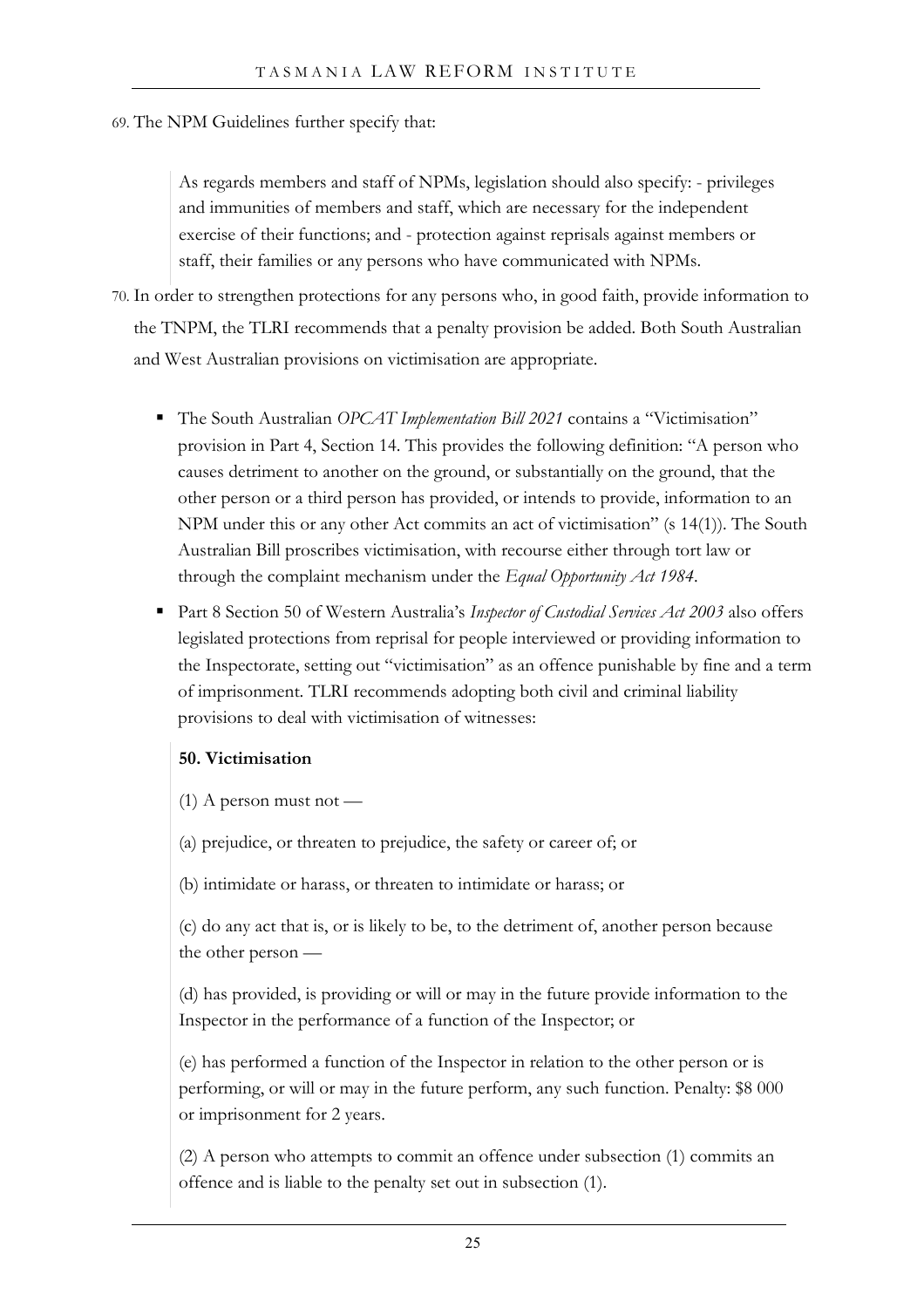(3) A person who — (a) intends that an offence under subsection (1) be committed; and (b) incites another person to commit the offence, commits an offence and is liable to the penalty set out in subsection (1).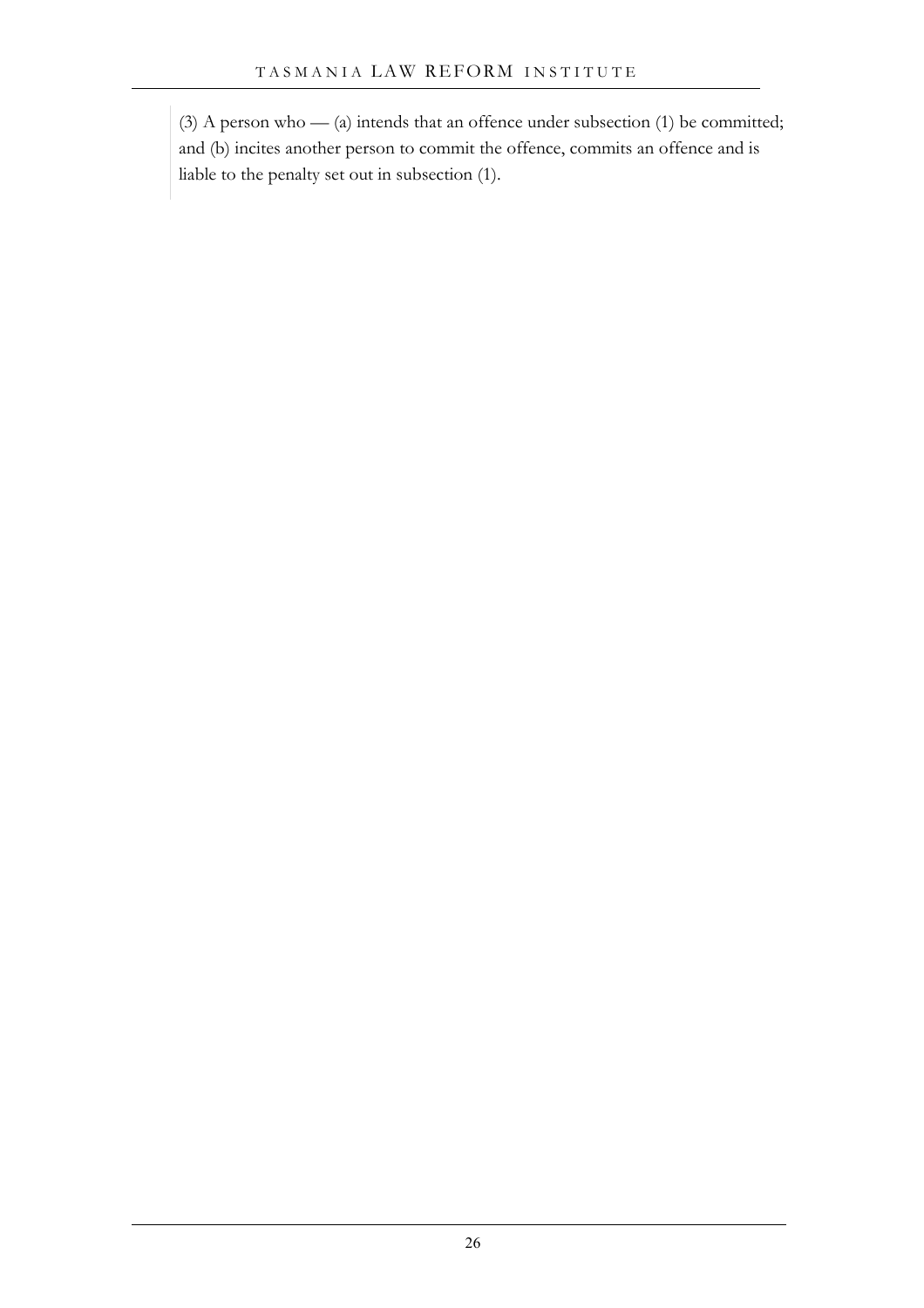## **5. Additional Clause-Based Recommendations: Scope and Power**

 The Institute recommends clarifying that vehicles used to transport persons to places of detention should be included in the definition.

## *Clause 5, Meaning of Place of Detention*

- 71. Clause 5 presently sets out an expansive list of institutional facilities relevant to OPCAT, Article 4. The Institute supports a broad definition of place of detention. The Institute suggests clarifying that private places of detention may also be included within the Bill, consistent with the definition of places of detention in Article 4, and also for internal textual consistency with clause 4(2) relating to private detaining authorities.
- 72. The Institute suggests clarifying within the Bill that private premises which are used as places of detention under a contract, at the order, or direction of a detaining authority, are places of detention under clause 5.
- 73. Noting TLRI's broad support for clause 5, the Institute considers two extended definitions may cause some confusion and uncertainty, notwithstanding they are expressed as without limitation on the general incorporating definition in clause 2.
- 74. Clause 5(1)(a) extends the definition of place of detention to a "forensic disability facility" at which a person with intellectual or cognitive disabilities may lawfully be detained for a period of 24 hours or more.
- 75. The Institute is unaware of any Tasmanian legislation which uses the term "forensic disability facility". To the extent that this Bill intends to introduce the term as an expansive definitional criteria operating on clause 5(2), it should be consistent with the objects and purposes of OPCAT which this Bill seeks to implement. Notably, OPCAT Article 4 specifies that places of detention are, under OPCAT:

*any place under its jurisdiction and control* where persons are or may be deprived of their liberty, either by virtue of an order given by a public authority or at its instigation or with its consent or acquiescence [emphasis added].

76. Article 4(2) further clarifies that deprivation of liberty means: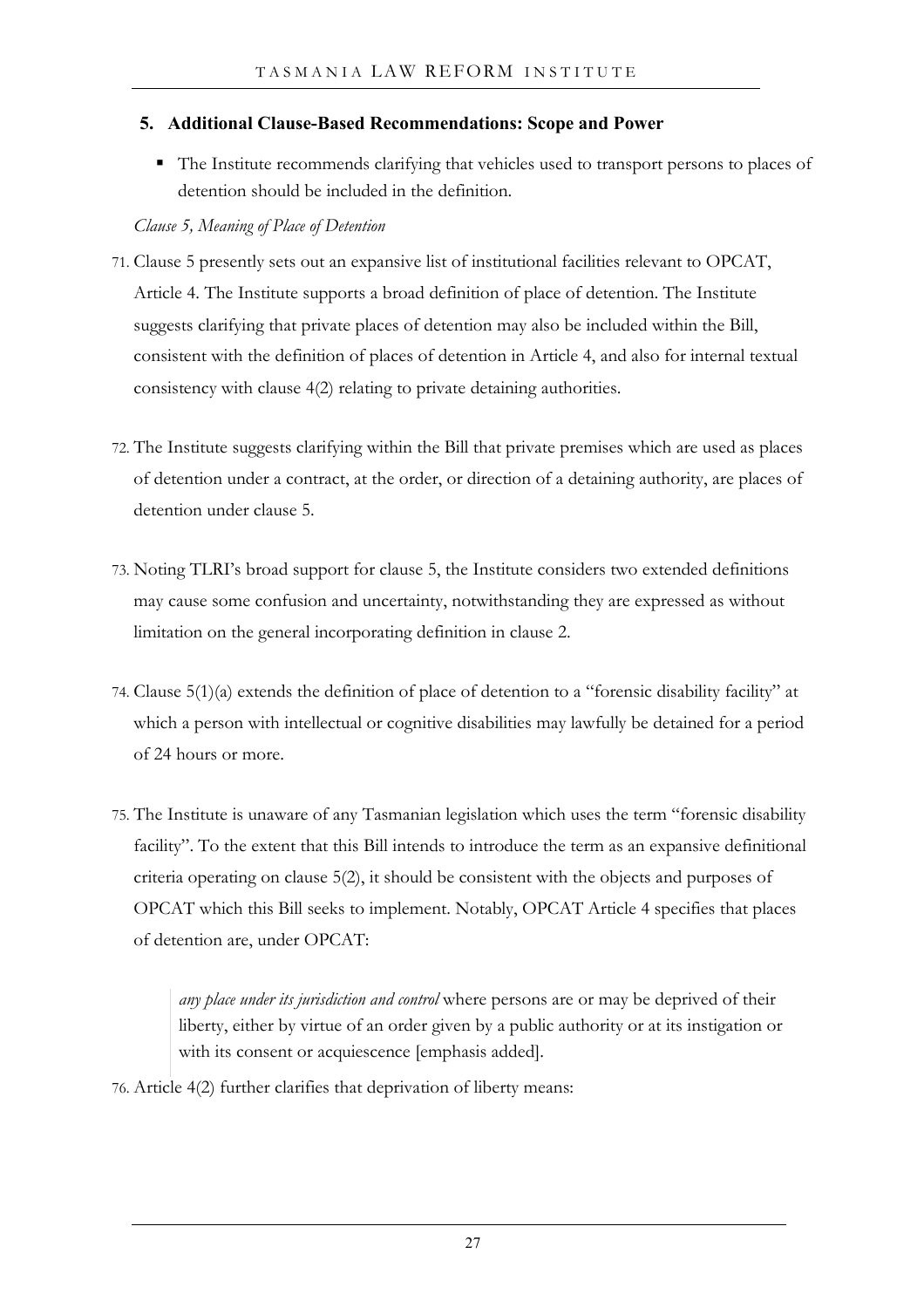*any form of detention* or imprisonment or the placement of a person in a public or private custodial setting which that person is not permitted to leave at will by order of any judicial, administrative or other authority [emphasis added].

- 77. These definitions do not limit the scope of OPCAT to specified: form of detention; length of detention; or requirement for the detention or the place of detention to be "lawful". Article 4 of OPCAT thus covers any Tasmanian public or private place in which a person with intellectual or cognitive disabilities is detained for any period of time at the direction order of any officer of the state, or person acting under the authority of the state regardless of whether the place of detention was technically lawful under state law or not.<sup>[38](#page-29-0)</sup>
- 78. TLRI supports the Bill extending to such situations, given the vulnerability of persons with intellectual and cognitive disabilities and the particular risks to their health and wellbeing from any form of involuntary detention, however long. This position is consistent with the recommendations of the Australian Human Rights Commission that:

there is no temporal limitation on the concept of detention in OPCAT. Therefore, places where people are routinely detained for periods of less than 24 hours should be included in the places open to inspection by NPMs.<sup>[39](#page-29-1)</sup>

- 79. TLRI also considers it to be essential that the TNPM be provided access to places where vulnerable people are detained regardless of whether they are, or are later declared to be, unlawful, because, for instance they are: non-compliant with legislative or regulatory standards prescribed for such a facility.
- 80. The temporal and legal elements set out in clause 5(1)(a) are therefore not consistent with OPCAT, nor justified in relation to the particular vulnerabilities of the cohort the provision applies to. TLRI accepts that the clause operates without limitation on the incorporating

<span id="page-29-0"></span><sup>38</sup> The reference to jurisdiction in OPCAT, Article 4 must be read within both the overall object of the Convention but also against the particular constitutional circumstances of the implementing state party. Namely, within the Australian context Article 4 extends to places of detention which are in the geographic (physical location) jurisdiction of the State of Tasmania as a division of the state party to the Convention, but which may not lawfully fall under the authority of an officer of the State of Tasmania as a consequence of jurisdictional error. Such an order may be unlawful under Australian law, but may be legally 'effective until set aside' and binding on both the subject of detention and other persons exercising obligations to detain that person under the authority of the order [*State of NSW v Kable* (2013) 252 CLR 118] ; the proposition applies to at least judicial orders resulting in deprivation of liberty. To the extent OPCAT extends to places controlled by the state where persons are subject to detention its order, instigation consent or acquiescence the fact that the consequences of detention (including the lawfulness of the place of detention) were the result of jurisdictional error are not relevant.

<span id="page-29-1"></span><sup>39</sup> Australian Human Rights Commission (2020) Implementing OPCAT in Australia, p44.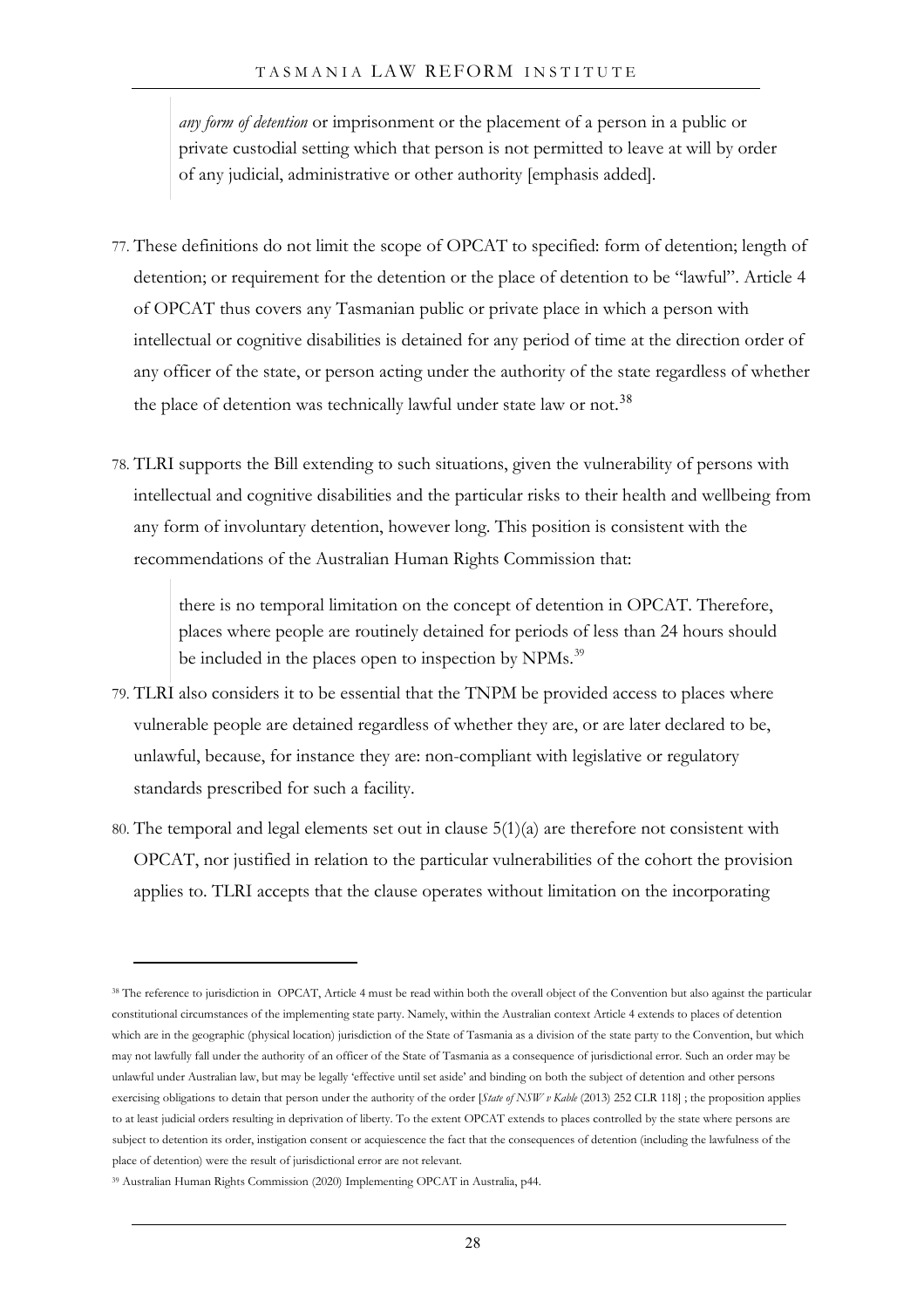definition in clause 5(2). However, the Institute is concerned about the potential for confusion and misapplication of the Act in practice as a result of the textual inconsistency contained in this clause.

- <span id="page-30-0"></span>81. The Institute recommends removing from clause 5(1) both the requirement that the place be one which is "lawful" and that the detention be "for a period of 24 hours or more".
- 82. Clause 5(3) properly extends the Bill to vehicles. However, the definition is presently limited to vehicles which are "used or operated to convey detainees". Under clause 5 detainees are persons who are "in a place of detention". This suggests that only vehicles used to convey persons who are already detained (i.e. a prisoner from one place of custodial detention to another) are included. That is, the definition is not clear about, or does not include, persons who have not previously been detained, to places of detention.
- <span id="page-30-3"></span>83. Given the role of clause 5(3) is to provide clarity for the public, institutions and government about places in which vulnerable persons are regularly detained in the state, the Institute also recommends that specific reference is made to:
	- Youth detention centers;
	- Educational institutions which use detention as a means of discipline or control;
	- Residential (group home) facilities for children
	- Quarantine facilities;
	- Aged care facilities;
	- Residential drug, alcohol and addiction rehabilitation facilities or services; and
	- $\blacksquare$  Disability accommodation, facilities or services.

<span id="page-30-1"></span>84. The Institute recommends that the bill clarify that a range of other public and institutional facilities where vulnerable people are regularly detained are included in clause 5(3).

### *Clause 7, Relationship to other laws*

- 85. Clause 7 deals with where there may be a provision of "any other Act" that would prevent or limit the exercise of any function by the TNPM or Subcommittee on Prevention. It provides that Act will have no effect or operation to the extent of any inconsistency with the Bill.
- <span id="page-30-2"></span>86. The Institute recommends broadening the application of this section to ensure that the TNPM is not limited in its ability to undertake its functions by inserting the words "or legislative instrument" after the words "A provision of any other Act".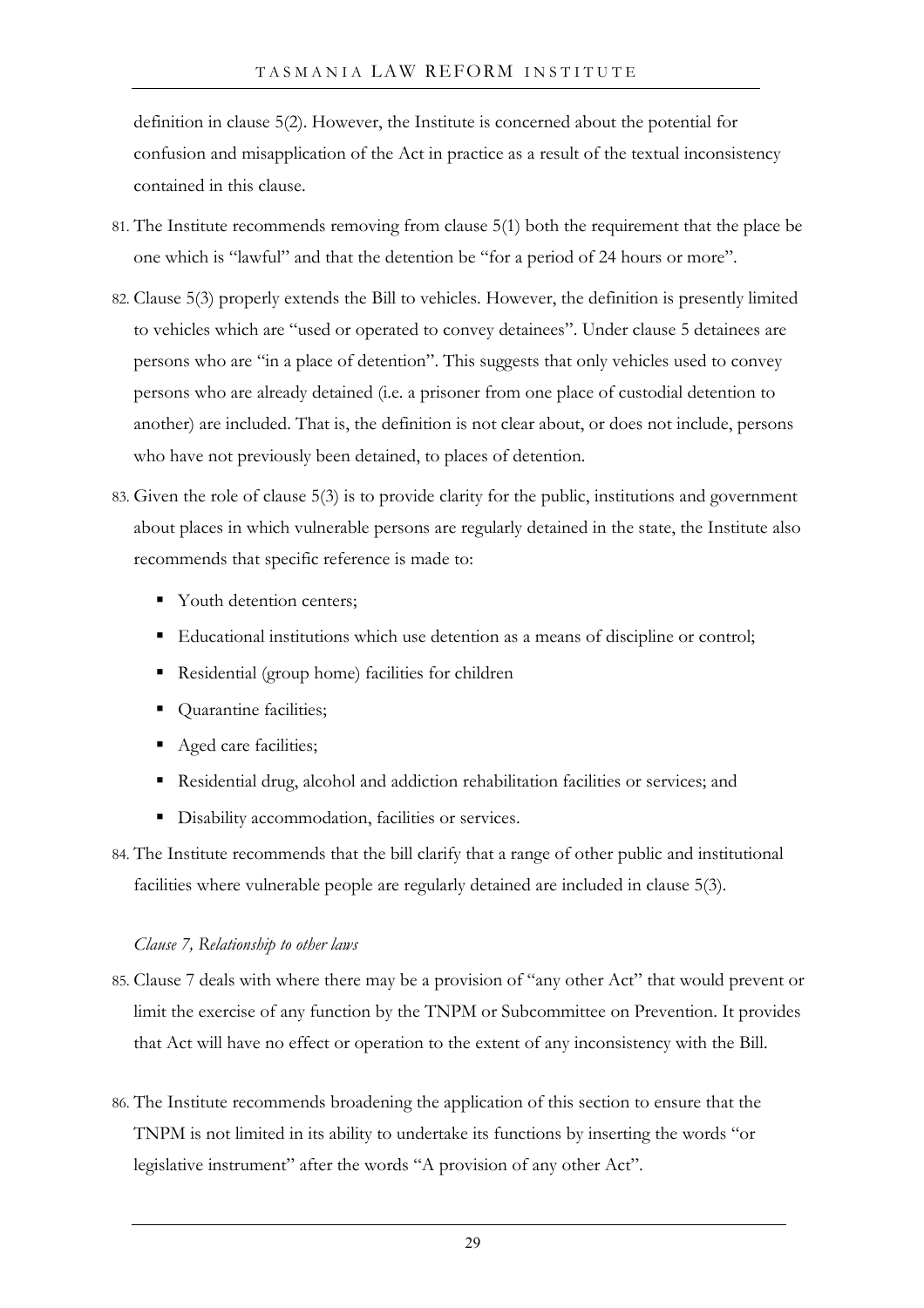## <span id="page-31-0"></span>**Appendix 1 : Multi-member statutory models**

87. **Collaborative model.** The South Australian *OPCAT Implementation Bill 2021* provides for a 'collaborative' NPM model. Section 5 of the South Australian Bill provides:

5—National Preventive Mechanisms for specified places of detention

(1) Each official visitor under Part 3 Division 2 of the Correctional Services Act 1982 (as enacted by the Correctional Services (Accountability and Other Measures) Amendment Act 2021) will be taken to be an NPM in respect of the correctional 20 institution (within the meaning of that Division) for which they are appointed as an official visitor.

(2) The Training Centre Visitor under the Youth Justice Administration Act 2016 will be taken to be the NPM in respect of training centres.

(3) The Principal Community Visitor under the Mental Health Act 2009 will be taken to 25 be the NPM in respect of prescribed mental health facilities.

(4) An official visitor under Part 3 Division 2 of the Correctional Services Act 1982 (as enacted by the Correctional Services (Accountability and Other Measures) Amendment Act 2021) designated by the Minister by notice in the Gazette as the NPM in respect of prescribed custodial police stations will be taken to be the NPM in 30 respect of prescribed custodial police stations.

6—Independence of NPMs

(1) Despite a provision of any other Act or law, an NPM must act independently, impartially and in the public interest in the performance of functions, or the exercise of powers, under this Act. 35

(2) Despite a provision of any other Act or law, an NPM is not subject to the direction and control of a Minister under this or any other Act in relation to the performance of functions, or the exercise of powers, under this or any other Act (including in relation to the content of any report or recommendation made by the NPM).

88. While this model ensures that pre-existing expertise can be utilised, it does not provide for a designated NPM so much as it identifies the office-holders who may take on NPMdesignated duties. Clearly this does not align with the intention under OPCAT that "NPM functions should be located within a separate unit or department, with its own staff and budget". Nor does it appear to provide a framework to maintain independence and regulate conflicts of duty and/or interest. The model also raises some issues in the Tasmanian context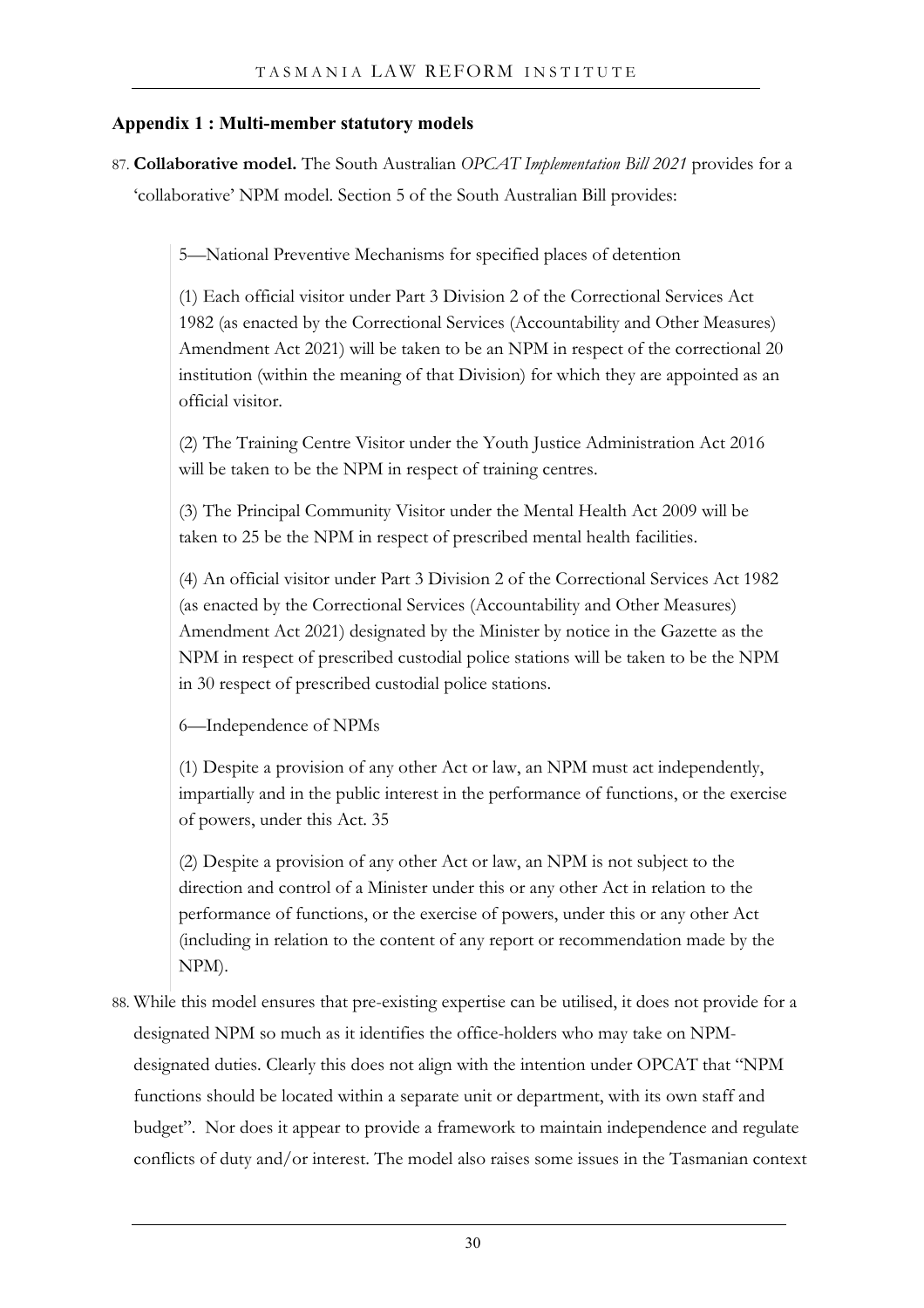where the principle inspector and visitor roles are invested in the Tasmanian Ombudsman. A broader range of office holders might be necessary in Tasmania to ensure the model was truly 'collaborative'. Whilst the model evidence a more 'pluralistic' constitution of an NPM, the Institute does not favour such a model for Tasmania.

- 89. **Secretariat Model.** An arguably more sophisticated compromise, taking into account the expertise and resourcing reality in a smaller jurisdiction such as Tasmania, as well as the intended independence of the NPM, would be a 'secretariat' type model which designates a particular individual as TNPM overseeing a collection of pre-existing expert offices.
- 90. For instance, the UK NPM is a Council constituted of 21 separate statutory offices including, *inter alia*, the UK's Care Quality Commission; Children's Commissioner; Healthcare Inspectorate; Independent Monitoring Boards; Lay; Prison and Police Inspectorates; and Lay Observers.[40](#page-32-0) Members coordinate and share resources, and may cooperatively inspect places of detention relevant to their jurisdictions. The NPM is Chaired by a HM Inspectorate of Prisons (England and Wales); with its members operating in subject-matter specific subgroups, supported by an independent secretariat.
- 91. A statutory analogue of a Secretariat model may be found in the (now discontinued) Administrative Review Council ("the Council") was an independent policy advisory body established under the *Administrative Appeals Tribunal Act 1975* (Cth) to oversee the Commonwealth administrative law system and its institutions.[41](#page-32-1)
- 92. Under s 49 of the Act the Council was composed of a President, members appointed by the Governor-General, and representatives of peak commissions and administrative bodies including the Ombudsman. Members were to be a group of experts from a diverse range of fields relevant to administrative law.[42](#page-32-2) The Council's members were supported by a small staff and its function was to review the administrative law system, conduct inquiries, and make recommendations to the responsible Minister.

<span id="page-32-0"></span><sup>40</sup> https://www.nationalpreventivemechanism.org.uk/members/

<span id="page-32-1"></span><sup>41</sup> https://auspublaw.org/2021/05/the-kerr-reports-vision-for-the-administrative-review-council/

<span id="page-32-2"></span><sup>42</sup> Under s 50 of the Act, members of the Council must meet a standard for expertise, knowledge and experience.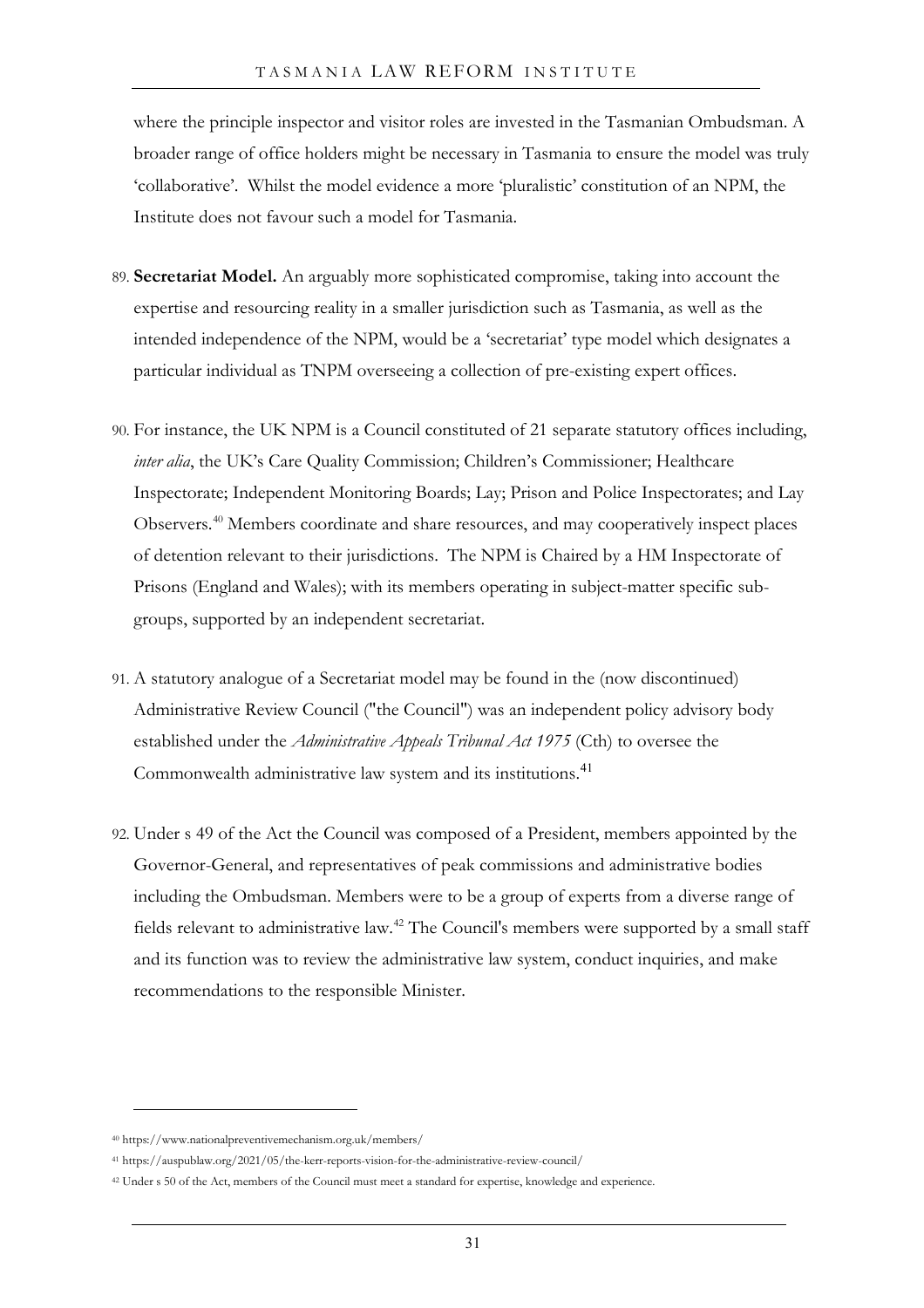- 93. Under s 49(2A) of the Act, the Governor-General appointed one of the members of the Council to be President. Members were appointed for a period not exceeding 3 years as specified in the instrument of their appointment, but they are eligible for re-appointment. Members were also appointed for the purposes of a particular project that was being, or was to be, undertaken by the Council.
- 94. The Secretariat model would allow a combination of existing and future statutory offices to work collaboratively or individually to prevent cruel, inhumane and degrading treatment across Tasmania. The TNPM would benefit from the Council's prescribed practice of appointing members as required where a project required particular expertise. For example, the Ombudsman could act as head of the TNPM Council, managing potential conflicts and directing its conduct under the bill with a range of statutory office holders; and civil society representatives as members .
- 95. **Multi-member commission.** The most developed option, of course, is to establish a full Commission as a body corporate with perpetual succession. Members could exercise all the powers, privileges and immunities under the current bill, attend inspections as necessary, and would be responsible for reporting under the Bill. Inspectors may be appointed to the Commission and exercise the current powers, privileges and immunities set out under the present Bill to inspect any place of detention in Tasmania.
- 96. Whilst there are a range of Tasmanian multi-member commissions to compare to, notably the multi member *Commission of Inquiry into the Tasmanian Government's Responses to Child Sexual Abuse in Institutional Settings* established by the present Government under the *Commissions of Inquiry Act 1995*. That Commission is concerned with investigating the Government's current responses to allegations and incidents of child sexual abuse in institutions controlled or funded by the Government public (e.g. hospitals, public schools, youth detention centres, out-of-home care). Beyond evidencing the role of a multi-member commission in investigating abuse in institutional settings: the powers, functions and fixedterm reporting role of that Commission are substantially different to the role envisioned for NPMs in OPCAT.
- 97. A more appropriate analogue is the multi-member Tasmanian Liquor and Gaming Commission, which is a three member Commission established under Part 7 of the *Gaming Control Act 1993*. The Commission is assisted by inspectors (established under Part 8 of the